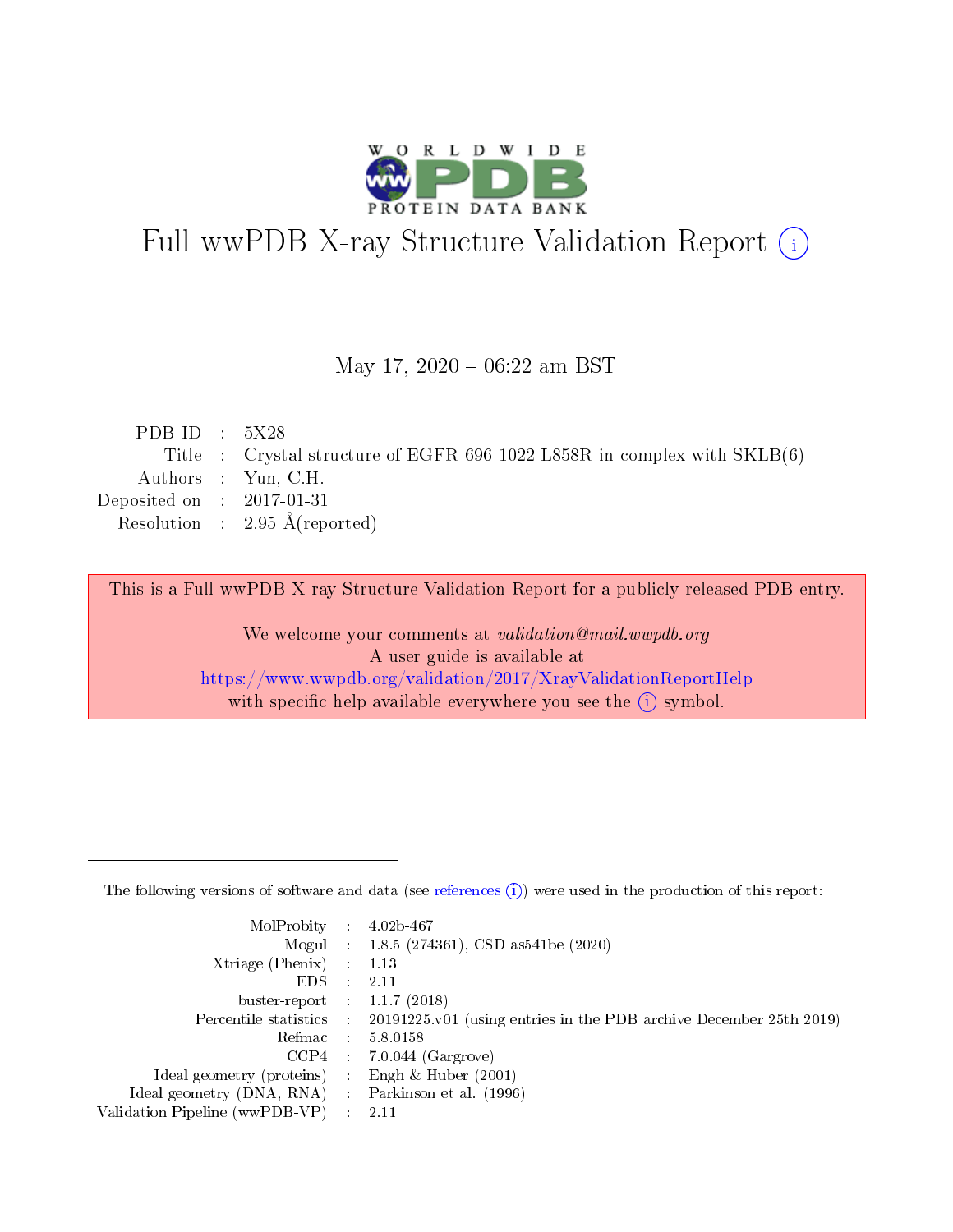# 1 [O](https://www.wwpdb.org/validation/2017/XrayValidationReportHelp#overall_quality)verall quality at a glance  $(i)$

The following experimental techniques were used to determine the structure: X-RAY DIFFRACTION

The reported resolution of this entry is 2.95 Å.

Percentile scores (ranging between 0-100) for global validation metrics of the entry are shown in the following graphic. The table shows the number of entries on which the scores are based.



| Metric                | Whole archive<br>$(\#\mathrm{Entries})$ | Similar resolution<br>$(\#\text{Entries},\, \text{resolution}\; \text{range}(\textup{\AA}))$ |  |  |
|-----------------------|-----------------------------------------|----------------------------------------------------------------------------------------------|--|--|
| $R_{free}$            | 130704                                  | $3104(3.00-2.92)$                                                                            |  |  |
| Clashscore            | 141614                                  | 3462 (3.00-2.92)                                                                             |  |  |
| Ramachandran outliers | 138981                                  | 3340 (3.00-2.92)                                                                             |  |  |
| Sidechain outliers    | 138945                                  | 3343 (3.00-2.92)                                                                             |  |  |
| RSRZ outliers         | 127900                                  | 2986 (3.00-2.92)                                                                             |  |  |

The table below summarises the geometric issues observed across the polymeric chains and their fit to the electron density. The red, orange, yellow and green segments on the lower bar indicate the fraction of residues that contain outliers for  $>=3, 2, 1$  and 0 types of geometric quality criteria respectively. A grey segment represents the fraction of residues that are not modelled. The numeric value for each fraction is indicated below the corresponding segment, with a dot representing fractions  $\epsilon=5\%$  The upper red bar (where present) indicates the fraction of residues that have poor fit to the electron density. The numeric value is given above the bar.

| Mol       | $\alpha$ hain | Length    | Quality of chain |     |     |    |  |
|-----------|---------------|-----------|------------------|-----|-----|----|--|
|           |               |           | 4%               |     |     |    |  |
| <u>д.</u> | . .           | חמפ<br>◡▵ | 44%              | 39% | 12% | 5% |  |

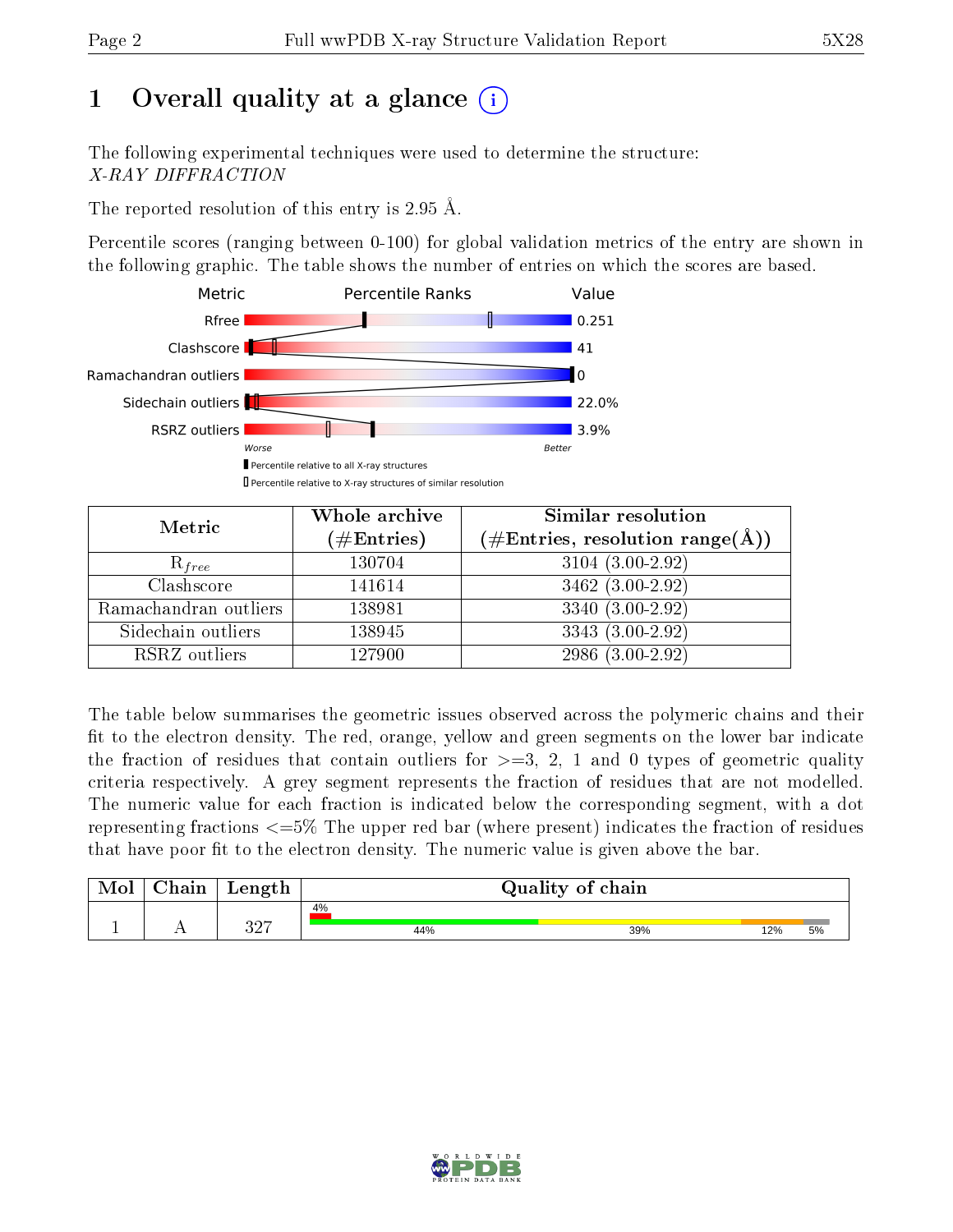# 2 Entry composition  $\left( \cdot \right)$

There are 4 unique types of molecules in this entry. The entry contains 2489 atoms, of which 0 are hydrogens and 0 are deuteriums.

In the tables below, the ZeroOcc column contains the number of atoms modelled with zero occupancy, the AltConf column contains the number of residues with at least one atom in alternate conformation and the Trace column contains the number of residues modelled with at most 2 atoms.

Molecule 1 is a protein called Epidermal growth factor receptor.

| Mol | Chain | Residues | $\rm{Atoms}$             |      |     |     | ZeroOcc             | $\mid$ AltConf $\mid$ | Trace |  |
|-----|-------|----------|--------------------------|------|-----|-----|---------------------|-----------------------|-------|--|
|     |       | 310      | $\mathrm{Total}$<br>2410 | ⊥550 | 409 | 434 | ∼<br>$\overline{1}$ |                       |       |  |

There is a discrepancy between the modelled and reference sequences:

| Chain | ' Residue | $\parallel$ Modelled $\parallel$ | ' Actual | Comment                                     | <b>Reference</b> |
|-------|-----------|----------------------------------|----------|---------------------------------------------|------------------|
|       | 858       |                                  | JΕU      | $\pm$ engineered mutation $\pm$ UNP P00533. |                  |

 Molecule 2 is 9-cyclohexyl-N2-[4-(4-methylpiperazin-1-yl)phenyl]-N8-phenyl-purine-2,8-dia mine (three-letter code: 7XU) (formula:  $C_{28}H_{34}N_8$ ).



|  | $\text{Mol}$   Chain   Residues | Atoms   |    |  | ZeroOcc   AltConf |  |
|--|---------------------------------|---------|----|--|-------------------|--|
|  |                                 | Total C | 28 |  |                   |  |

Molecule 3 is CHLORIDE ION (three-letter code: CL) (formula: Cl).

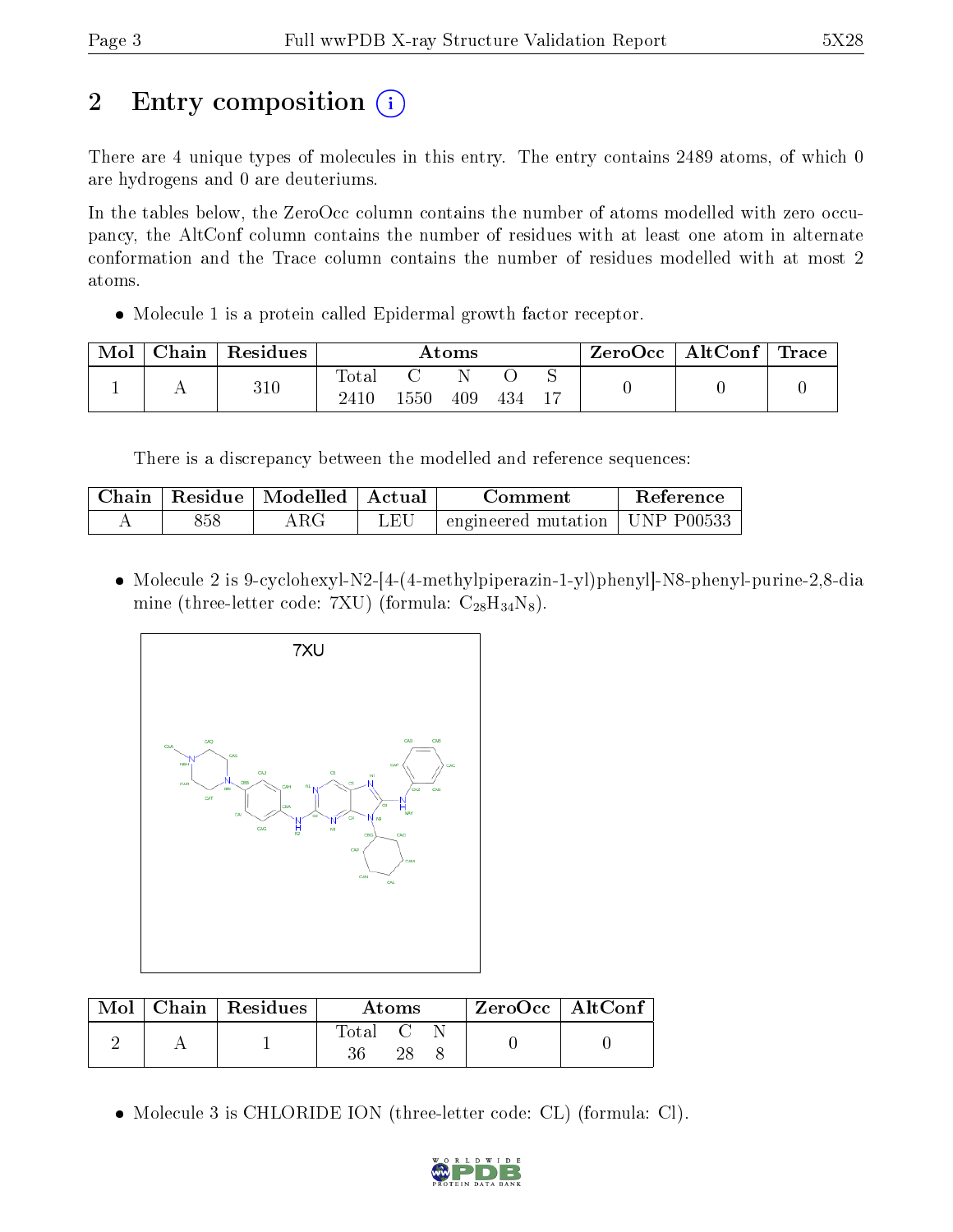|  | $\text{Mol}$   Chain   Residues | Atoms | $\mid$ ZeroOcc $\mid$ AltConf $\mid$ |  |
|--|---------------------------------|-------|--------------------------------------|--|
|  |                                 | Total |                                      |  |

 $\bullet\,$  Molecule 4 is water.

|  | $Mol$   Chain   Residues | Atoms | $\mid$ ZeroOcc $\mid$ Alt $\overline{\text{Conf}}$ $\mid$ |  |
|--|--------------------------|-------|-----------------------------------------------------------|--|
|  |                          | Total |                                                           |  |

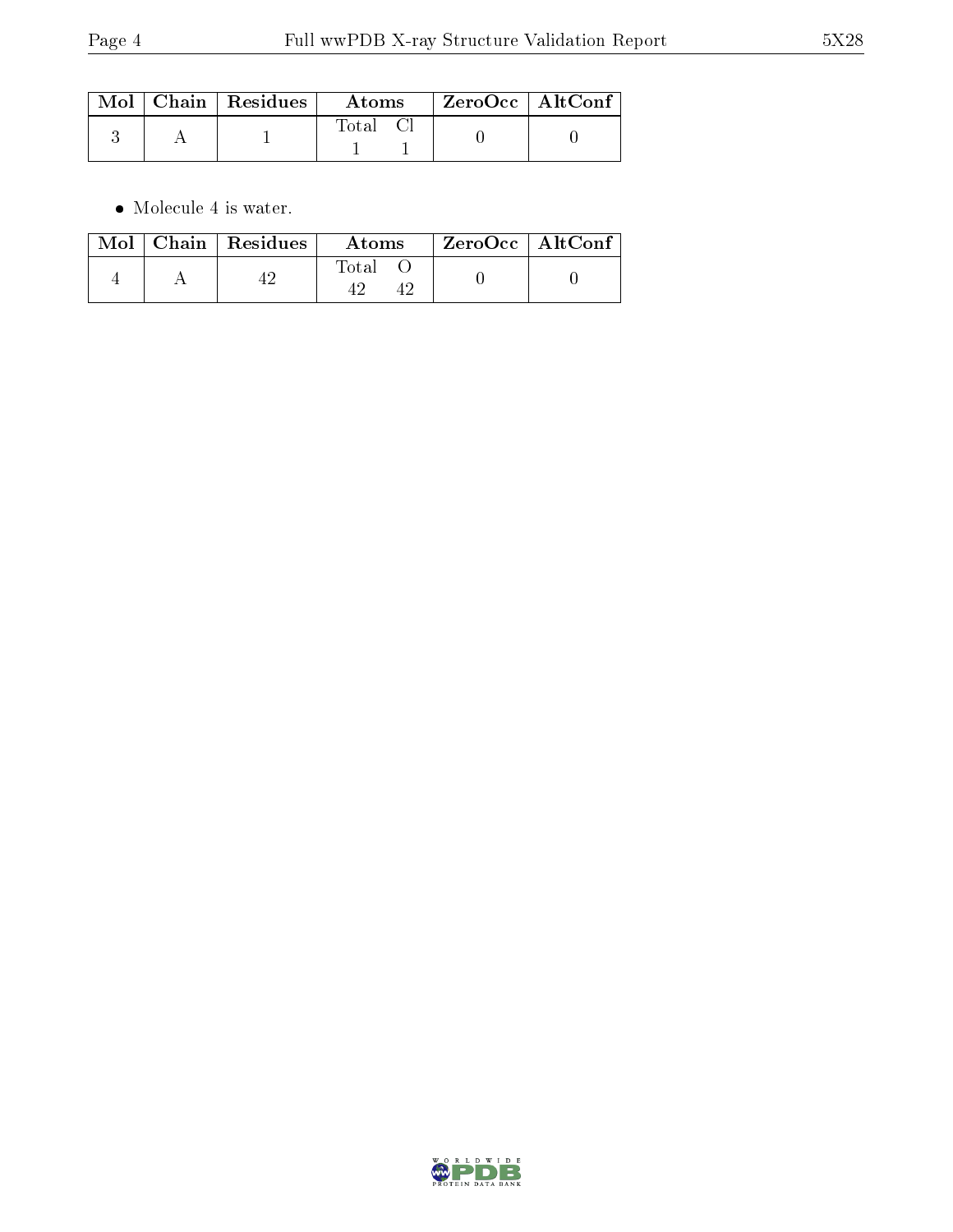# 3 Residue-property plots  $(i)$

These plots are drawn for all protein, RNA and DNA chains in the entry. The first graphic for a chain summarises the proportions of the various outlier classes displayed in the second graphic. The second graphic shows the sequence view annotated by issues in geometry and electron density. Residues are color-coded according to the number of geometric quality criteria for which they contain at least one outlier: green  $= 0$ , yellow  $= 1$ , orange  $= 2$  and red  $= 3$  or more. A red dot above a residue indicates a poor fit to the electron density (RSRZ  $> 2$ ). Stretches of 2 or more consecutive residues without any outlier are shown as a green connector. Residues present in the sample, but not in the model, are shown in grey.



• Molecule 1: Epidermal growth factor receptor

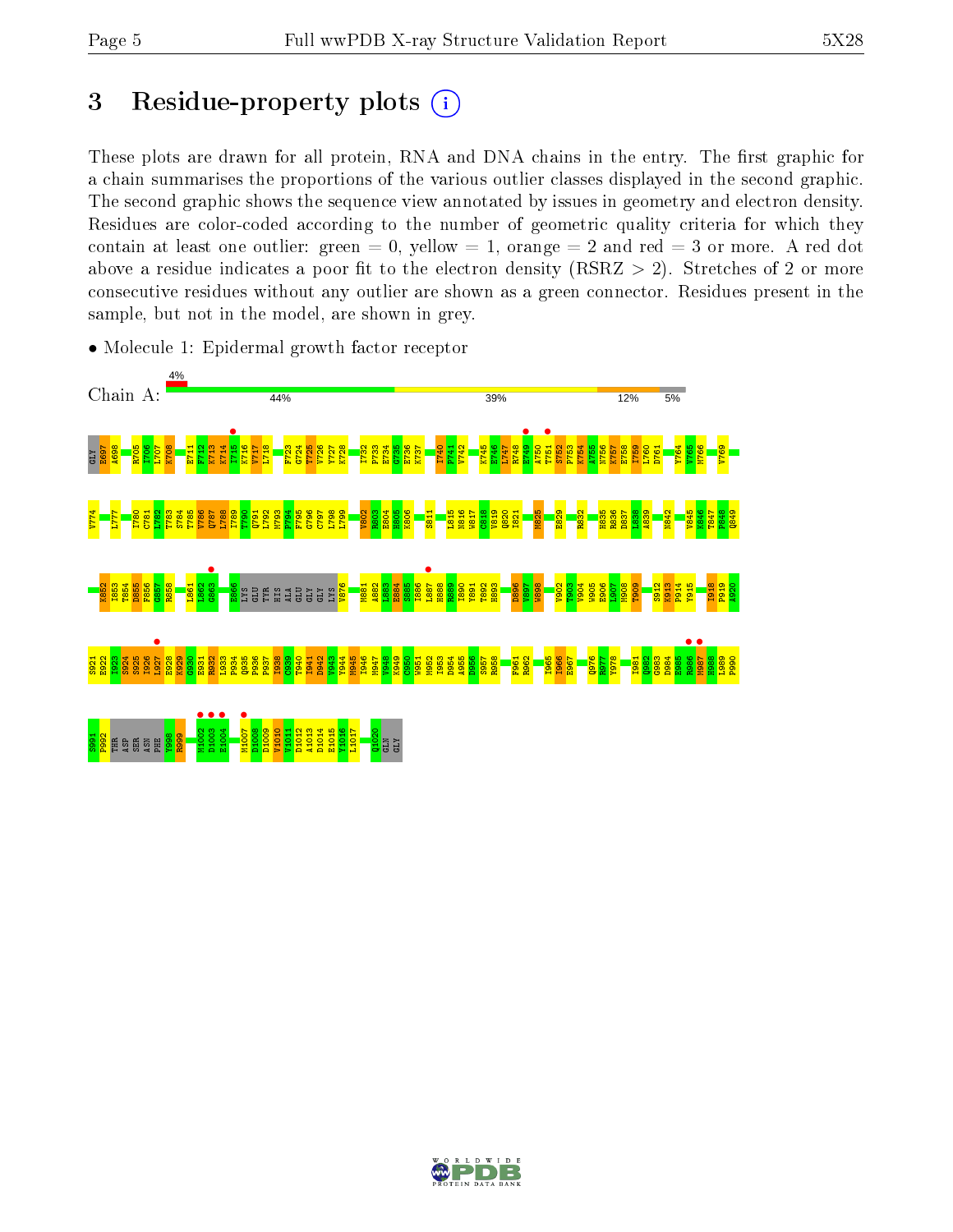# 4 Data and refinement statistics  $(i)$

| Property                                                      | Value                                           | Source     |
|---------------------------------------------------------------|-------------------------------------------------|------------|
| Space group                                                   | I 2 3                                           | Depositor  |
| Cell constants                                                | 145.51Å<br>145.51Å<br>$145.51\text{\AA}$        |            |
| a, b, c, $\alpha$ , $\beta$ , $\gamma$                        | $90.00^\circ$<br>$90.00^\circ$<br>$90.00^\circ$ | Depositor  |
| Resolution $(A)$                                              | 31.02<br>$-2.95$                                | Depositor  |
|                                                               | 38.89<br>2.95<br>$\frac{1}{2}$                  | <b>EDS</b> |
| % Data completeness                                           | 99.1 (31.02-2.95)                               | Depositor  |
| (in resolution range)                                         | 98.8 (38.89-2.95)                               | <b>EDS</b> |
| $R_{merge}$                                                   | (Not available)                                 | Depositor  |
| $\mathrm{R}_{sym}$                                            | (Not available)                                 | Depositor  |
| $\langle I/\sigma(I) \rangle^{-1}$                            | $\overline{2.07 \text{ (at } 2.95 \text{\AA})}$ | Xtriage    |
| Refinement program                                            | PHENIX 1.8.4 1496                               | Depositor  |
|                                                               | $\overline{0.209}$ ,<br>0.250                   | Depositor  |
| $R, R_{free}$                                                 | 0.212<br>0.251<br>$\mathbf{A}$                  | DCC        |
| $\mathcal{R}_{free}$ test set                                 | 520 reflections $(4.79\%)$                      | wwPDB-VP   |
| Wilson B-factor $(A^2)$                                       | 71.9                                            | Xtriage    |
| Anisotropy                                                    | 0.000                                           | Xtriage    |
| Bulk solvent $k_{sol}(e/\text{\AA}^3), B_{sol}(\text{\AA}^2)$ | 0.31, 51.9                                      | <b>EDS</b> |
| L-test for twinning <sup>2</sup>                              | $< L >$ = 0.51, $< L2$ > = 0.34                 | Xtriage    |
| Estimated twinning fraction                                   | $0.021$ for $-l,-k,-h$                          | Xtriage    |
| $F_o, F_c$ correlation                                        | 0.93                                            | <b>EDS</b> |
| Total number of atoms                                         | 2489                                            | wwPDB-VP   |
| Average B, all atoms $(A^2)$                                  | 68.0                                            | wwPDB-VP   |

Xtriage's analysis on translational NCS is as follows: The largest off-origin peak in the Patterson function is  $3.55\%$  of the height of the origin peak. No significant pseudotranslation is detected.

<sup>&</sup>lt;sup>2</sup>Theoretical values of  $\langle |L| \rangle$ ,  $\langle L^2 \rangle$  for acentric reflections are 0.5, 0.333 respectively for untwinned datasets, and 0.375, 0.2 for perfectly twinned datasets.



<span id="page-5-1"></span><span id="page-5-0"></span><sup>1</sup> Intensities estimated from amplitudes.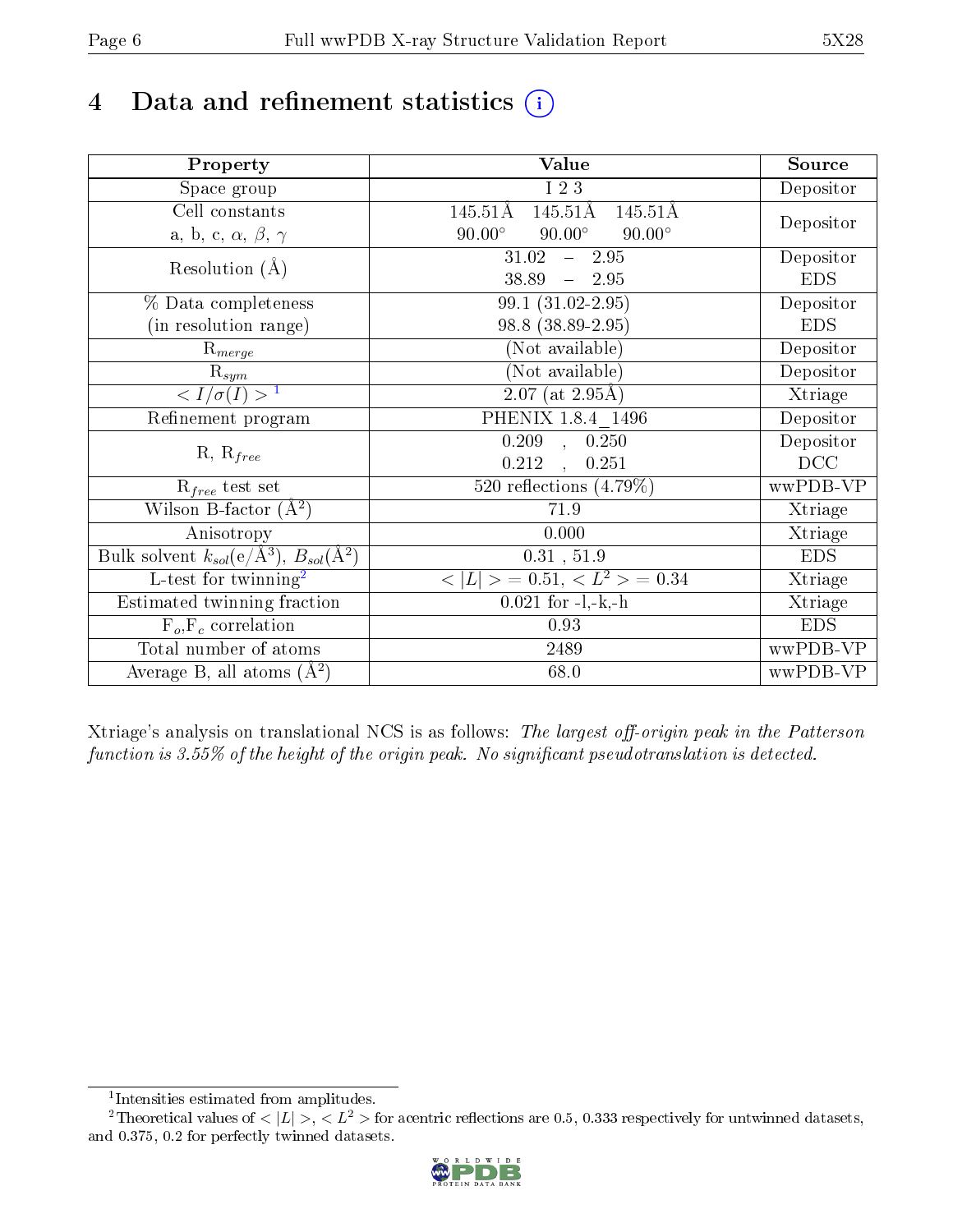# 5 Model quality  $(i)$

## 5.1 Standard geometry  $\overline{()}$

Bond lengths and bond angles in the following residue types are not validated in this section: 7XU, CL

The Z score for a bond length (or angle) is the number of standard deviations the observed value is removed from the expected value. A bond length (or angle) with  $|Z| > 5$  is considered an outlier worth inspection. RMSZ is the root-mean-square of all Z scores of the bond lengths (or angles).

| $Mol$   Chain |      | Bond lengths                    | Bond angles |        |  |
|---------------|------|---------------------------------|-------------|--------|--|
|               |      | RMSZ $ #Z  > 5$ RMSZ $ #Z  > 5$ |             |        |  |
|               | 0.68 | 0/2460                          | 0.60        | 0/3339 |  |

There are no bond length outliers.

There are no bond angle outliers.

There are no chirality outliers.

There are no planarity outliers.

#### 5.2 Too-close contacts  $(i)$

In the following table, the Non-H and H(model) columns list the number of non-hydrogen atoms and hydrogen atoms in the chain respectively. The H(added) column lists the number of hydrogen atoms added and optimized by MolProbity. The Clashes column lists the number of clashes within the asymmetric unit, whereas Symm-Clashes lists symmetry related clashes.

|  |      |      |     | Mol   Chain   Non-H   H(model)   H(added)   Clashes   Symm-Clashes |
|--|------|------|-----|--------------------------------------------------------------------|
|  | 2410 | 2411 | 197 |                                                                    |
|  |      |      |     |                                                                    |
|  |      |      |     |                                                                    |
|  |      |      |     |                                                                    |
|  | 2489 |      | 200 |                                                                    |

The all-atom clashscore is defined as the number of clashes found per 1000 atoms (including hydrogen atoms). The all-atom clashscore for this structure is 41.

All (200) close contacts within the same asymmetric unit are listed below, sorted by their clash magnitude.

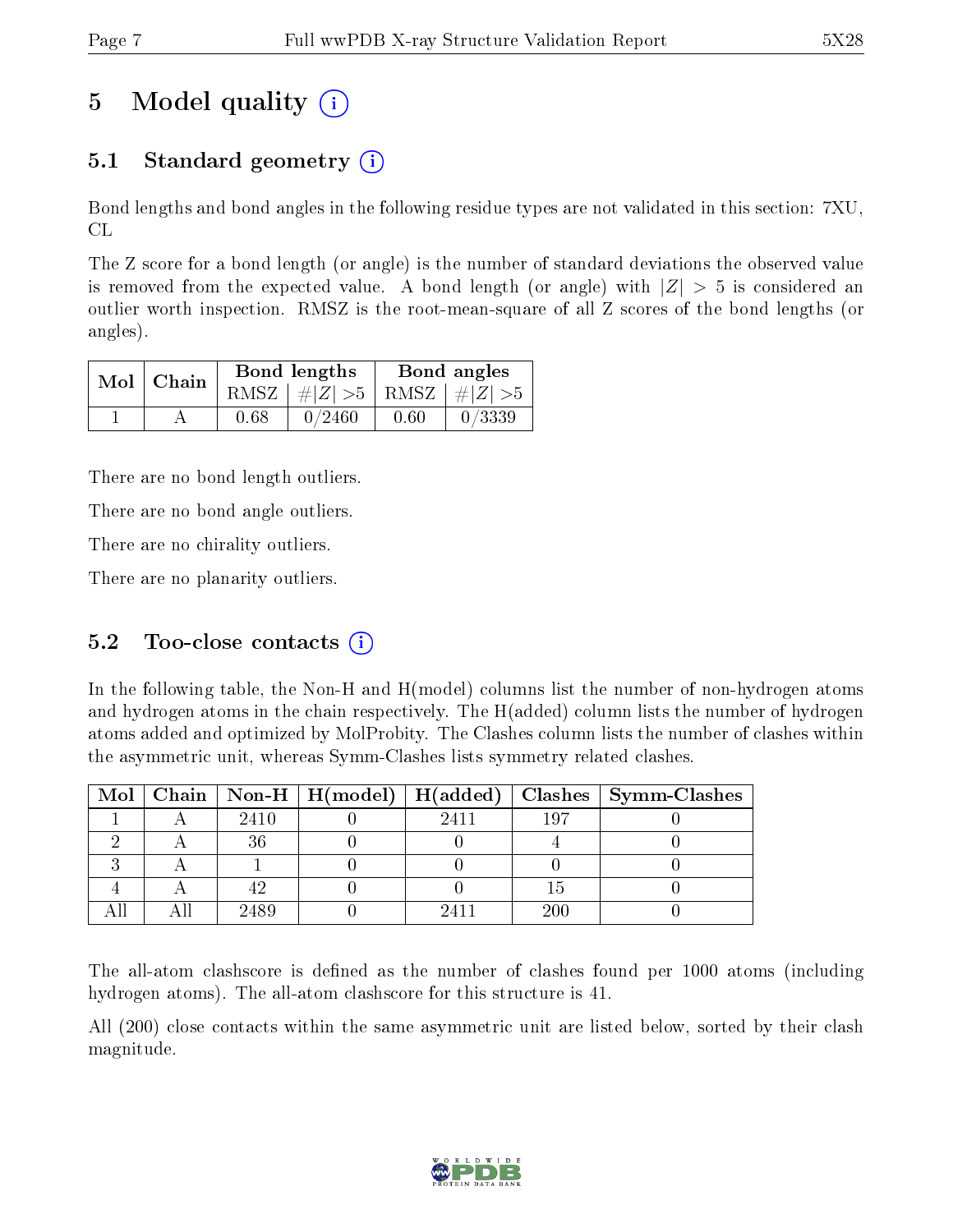| Atom-1                       | Atom-2                                 | Interatomic       | Clash         |  |
|------------------------------|----------------------------------------|-------------------|---------------|--|
|                              |                                        | distance $(\AA)$  | overlap $(A)$ |  |
| 1:A:754:LYS:O                | 1: A: 754: LYS: HD3                    | 1.33              | 1.26          |  |
| 1: A: 754: LYS: HD3          | 1:A:754:LYS:C                          | 1.71              | 1.08          |  |
| 1: A:836:ARG:HG2             | 1: A:891:TYR:CD1                       | 1.98              | 0.97          |  |
| 1:A:716:LYS:HE2              | 4:A:1209:HOH:O                         | 1.67              | 0.92          |  |
| 1: A:909:THR:OG1             | 1: A:912: SER: HB2                     | 1.70              | 0.91          |  |
| 1: A:887:LEU:CB              | 1:A:888:HIS:HD2                        | 1.85              | 0.89          |  |
| 1: A:946: ILE: HD11          | 4: A: 1230: HOH:O                      | 1.73              | 0.88          |  |
| 1:A:887:LEU:CB               | 1:A:888:HIS:CD2                        | 2.57              | 0.87          |  |
| 1: A:938: ILE: HG23          | 4:A:1222:HOH:O                         | 1.74              | 0.87          |  |
| 1: A:766:MET:HB3             | 1: A:777:LEU:HB2                       | 1.56              | 0.85          |  |
| 1:A:733:PRO:HB2              | 1:A:736:GLU:HG3                        | 1.58              | 0.85          |  |
| 1: A:697: GLU:HG3            | 1: A:698:ALA:H                         | 1.39              | 0.83          |  |
| 1:A:747:LEU:HD12             | 1:A:748:ARG:H                          | 1.44              | 0.83          |  |
| 1:A:753:PRO:HA               | 1:A:756:ASN:HD22                       | 1.44              | 0.82          |  |
| 1: A:905:TRP:O               | 1:A:909:THR:HG23                       | 1.79              | 0.82          |  |
| 1:A:697:GLU:HG3              | 1:A:698:ALA:N                          | 1.95              | 0.82          |  |
| 1: A:905:TRP:O               | 1: A:909:THR:CG2                       | 2.30              | 0.80          |  |
| 1:A:924:SER:O                | 1:A:928:GLU:HG3                        | 1.81              | 0.80          |  |
| 1:A:934:PRO:O                | 1:A:936:PRO:HD3                        | 1.82              | 0.80          |  |
| 1:A:791:GLN:HB2              | 1:A:1013:ALA:CB                        | 2.12              | 0.80          |  |
| 1: A: 737: LYS: HE2          | 1:A:1009:ASP:OD1                       | 1.82              | 0.80          |  |
| 1: A:909:THR:OG1             | 1: A:912: SER: CB                      | 2.30              | 0.79          |  |
| 1: A:842: ASN:O              | 1: A:854:THR:HG22                      | 1.82              | 0.79          |  |
| 1:A:717:VAL:CG1              | 1:A:717:VAL:O                          | 2.30              | 0.79          |  |
| 1:A:754:LYS:C                | 1:A:754:LYS:CD                         | $\overline{2}.47$ | 0.79          |  |
| 1: A:887:LEU:HB2             | 1: A:888: HIS:CD2                      | 2.18              | 0.79          |  |
| 1:A:887:LEU:HB3              | $1: A:888: \overline{HIS:CD2}$         | 2.18              | 0.79          |  |
| $1: A:931: \overline{GLU:C}$ | 1: A:932:ARG:HG2                       | 2.04              | 0.77          |  |
| 1: A:751:THR:O               | 1: A: 751:THR: HG22                    | 1.87              | 0.75          |  |
| 1:A:705:ARG:HG2              | 1:A:707:LEU:HD21                       | 1.69              | 0.74          |  |
| 1: A:793:MET:CE              | 1: A:852:LYS:HG3                       | 2.17              | 0.74          |  |
| 1: A:945: MET:HG2            | 4:A:1229:HOH:O                         | 1.86              | 0.74          |  |
| 1: A.915: TYR: O             | 1: A:918: ILE: HG13                    | 1.86              | 0.74          |  |
| 1:A:884:GLU:OE2              | 1:A:958:ARG:NH2                        | 2.20              | 0.74          |  |
| 1:A:733:PRO:CB               | 1:A:736:GLU:HG3                        | 2.17              | 0.74          |  |
| 1: A:931: GLU:O              | 1:A:932:ARG:HG2                        | 1.88              | 0.73          |  |
| 1:A:723:PHE:O                | 1:A:747:LEU:CD1                        | 2.36              | 0.73          |  |
| 1: A:716: LYS: HG2           | 4:A:1209:HOH:O                         | 1.88              | 0.72          |  |
| 1: A:740: ILE:HG22           | $1:\!A:\!742:\!V\!A\overline{L:\!CG1}$ | 2.19              | 0.72          |  |
| 1: A:954: ASP:O              | 1:A:957:SER:HB2                        | 1.91              | 0.71          |  |
| 1: A:811: SER:HB3            | 1: A:984: ASP:OD1                      | 1.91              | 0.71          |  |
| 1: A:766:MET:CE              | 4:A:1206:HOH:O                         | 2.39              | 0.70          |  |

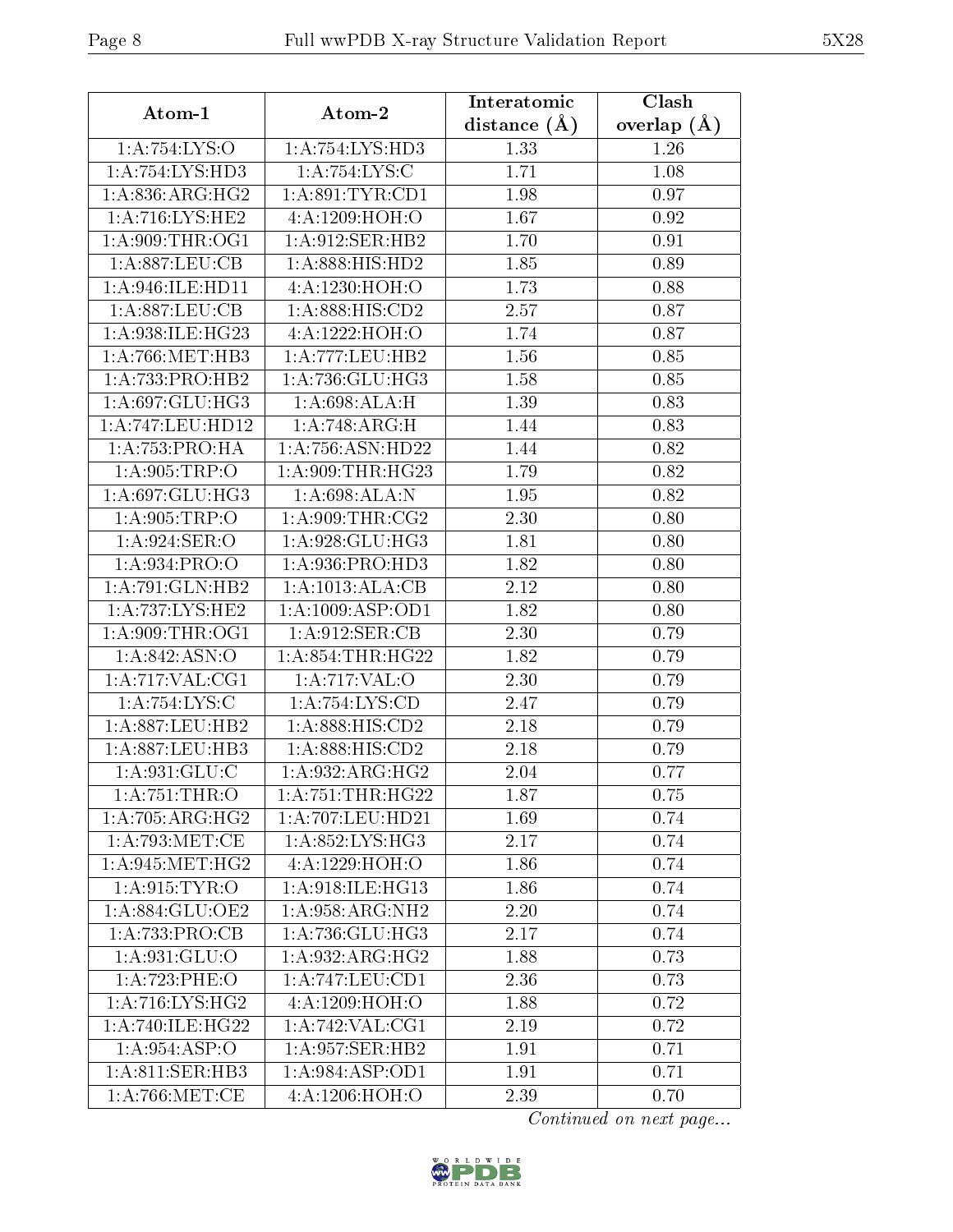| Continually from providuo pugo |                                              | Interatomic    | $\overline{\text{Clash}}$ |
|--------------------------------|----------------------------------------------|----------------|---------------------------|
| Atom-1                         | Atom-2                                       | distance $(A)$ | overlap $(A)$             |
| 1: A:919: PRO:HG2              | 1:A:922:GLU:CB                               | 2.22           | 0.70                      |
| 1:A:723:PHE:C                  | 1:A:747:LEU:CD1                              | 2.60           | 0.70                      |
| 1:A:733:PRO:HB2                | 1:A:736:GLU:HB2                              | 1.73           | 0.70                      |
| 1:A:723:PHE:O                  | 1:A:747:LEU:HD12                             | 1.93           | 0.69                      |
| 1: A:926: ILE: HG22            | 1: A:927: LEU: N                             | 2.07           | 0.69                      |
| 1:A:791:GLN:HB2                | 1:A:1013:ALA:HB3                             | 1.75           | 0.68                      |
| 1:A:733:PRO:HB2                | 1: A: 736: GLU: CG                           | 2.23           | 0.68                      |
| 1: A:887:LEU: C                | 1:A:888:HIS:HD2                              | 1.98           | 0.67                      |
| 1:A:924:SER:O                  | 1: A:928: GLU:CG                             | 2.43           | 0.66                      |
| 1: A:881: MET:HE2              | 1:A:886:ILE:HG12                             | 1.78           | 0.66                      |
| 1: A:918: ILE:HG22             | 1: A:919: PRO:HD2                            | 1.78           | 0.66                      |
| 1: A:817:TRP:O                 | 1:A:821:ILE:HG13                             | 1.95           | 0.66                      |
| 1: A:793:MET:HE2               | 1: A:852: LYS: HG3                           | 1.78           | 0.65                      |
| 1: A:766:MET:HE1               | 4:A:1206:HOH:O                               | 1.94           | 0.65                      |
| 1: A:888:HIS:N                 | 1:A:888:HIS:CD2                              | 2.65           | 0.65                      |
| 2:A:1101:7XU:N3                | 2:A:1101:7XU:CAG                             | 2.57           | 0.65                      |
| 1: A:952: MET:O                | 1: A:958: ARG:NH1                            | 2.30           | 0.65                      |
| 1:A:1012:ASP:OD2               | 1:A:1013:ALA:N                               | 2.30           | 0.64                      |
| 1:A:835:HIS:CE1                | 1:A:837:ASP:O                                | 2.50           | 0.64                      |
| 1: A:752: SER:O                | 1:A:756:ASN:ND2                              | 2.30           | 0.64                      |
| 1:A:845:VAL:HG12               | 1:A:847:THR:O                                | 1.98           | 0.64                      |
| 1:A:774:VAL:HG13               | 1:A:856:PHE:HZ                               | 1.61           | 0.63                      |
| 1:A:747:LEU:HD12               | 1:A:748:ARG:N                                | 2.14           | 0.63                      |
| 1: A:713: LYS:N                | 1:A:713:LYS:HD2                              | 2.14           | 0.63                      |
| 1:A:932:ARG:HB3                | 4: A: 1218: HOH:O                            | 1.97           | 0.62                      |
| 1:A:717:VAL:O                  | 1:A:717:VAL:HG12                             | 1.98           | 0.62                      |
| 1: A:780: ILE:HG22             | 1:A:788:LEU:HD12                             | 1.82           | 0.62                      |
| 1: A:931: GLU:O                | 1:A:932:ARG:CG                               | 2.48           | 0.61                      |
| 1: A: 1010: VAL: O             | 1:A:1010:VAL:CG1                             | 2.48           | 0.61                      |
| 1:A:935:GLN:HA                 | 1:A:944:TYR:CE2                              | 2.35           | 0.61                      |
| 1:A:733:PRO:HB2                | 1: A:736: GLU:CB                             | 2.32           | 0.60                      |
| 1:A:760:LEU:HD21               | 1:A:786:VAL:HG11                             | 1.82           | 0.60                      |
| 1:A:926:ILE:HG22               | 1:A:927:LEU:HD23                             | 1.84           | 0.60                      |
| 1: A:713: LYS:N                | 1: A:713: LYS:CD                             | 2.65           | 0.60                      |
| 1: A:795: PHE:HB2              | 1:A:845:VAL:HB                               | 1.84           | 0.60                      |
| 1:A:893:HIS:O                  | $1: A:896: \overline{\text{ASP}:\text{HB2}}$ | 2.03           | 0.58                      |
| 1: A:931: GLU:HG3              | 1:A.932:ARG:N                                | 2.19           | 0.58                      |
| 1: A:983: GLY:O                | 1: A:987: MET:CE                             | 2.52           | 0.57                      |
| $1:A:836:AR\overline{G:HG2}$   | 1: A:891:TYR:HD1                             | 1.66           | 0.57                      |
| 1:A:887:LEU:HB3                | 1:A:888:HIS:HD2                              | 1.56           | 0.57                      |
| 1:A:717:VAL:HG13               | 1: A:717: VAL:O                              | 2.02           | 0.57                      |

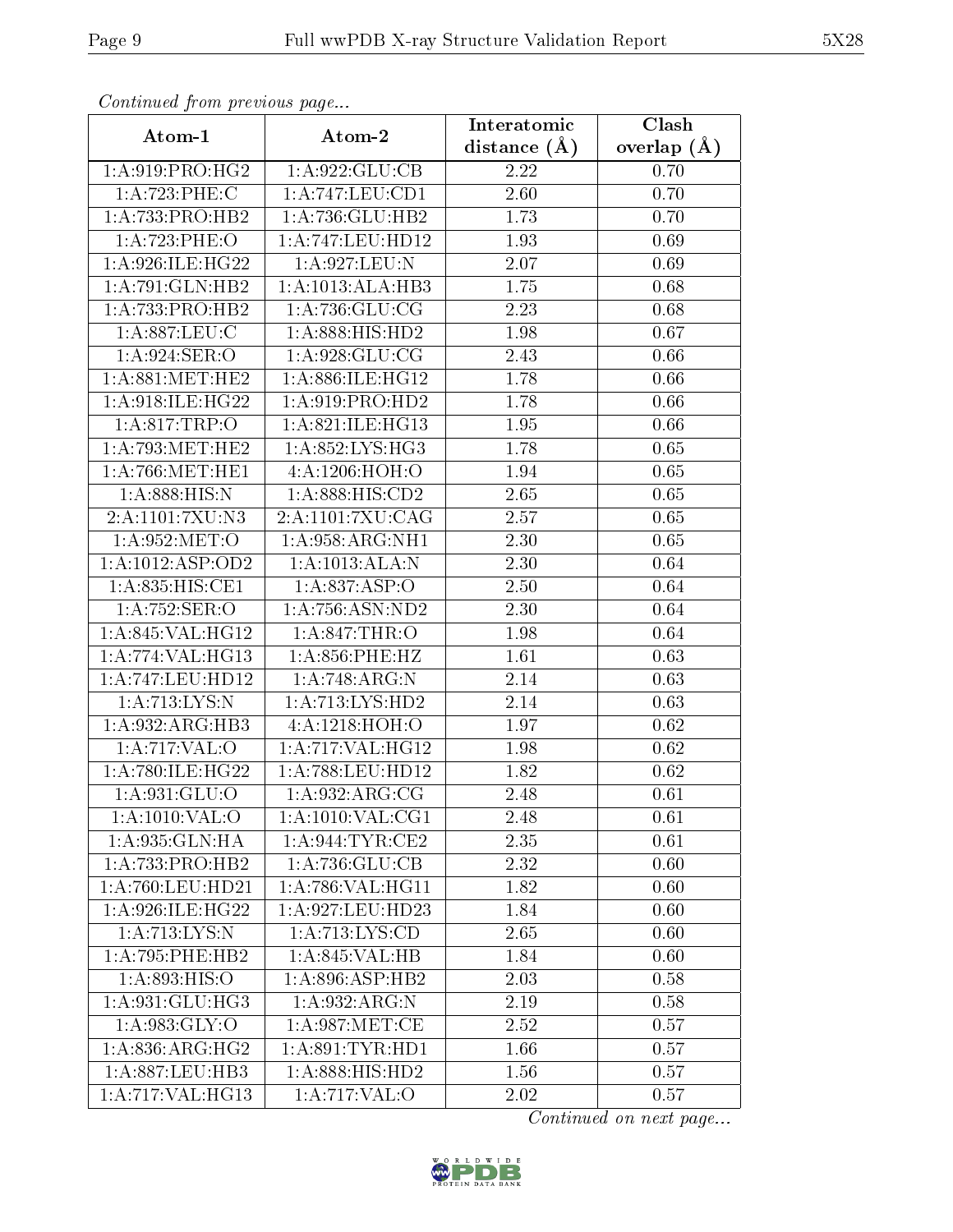| Continued from previous page |                     | Interatomic       | Clash         |  |
|------------------------------|---------------------|-------------------|---------------|--|
| Atom-1                       | Atom-2              | distance $(A)$    | overlap $(A)$ |  |
| 1: A:793:MET:HE1             | 1:A:852:LYS:HG3     | 1.86              | 0.57          |  |
| 1: A:854:THR:OG1             | 1: A:855: ASP:N     | 2.38              | 0.57          |  |
| 1: A:898:TRP:HE3             | 1: A:958: ARG:NH1   | 2.02              | 0.57          |  |
| 1: A:725:THR:OG1             | 1:A:727:TYR:CE1     | 2.58              | 0.57          |  |
| 1: A:853: ILE:HG22           | 1: A:854:THR:N      | 2.20              | 0.57          |  |
| 1: A:898:TRP:CD1             | 1: A:898:TRP:C      | 2.79              | 0.56          |  |
| 1:A:774:VAL:CG1              | 1: A:856:PHE:HZ     | 2.19              | 0.56          |  |
| 1: A:931: GLU:O              | 1: A:932:ARG:NE     | 2.39              | 0.56          |  |
| 1: A:925: SER:O              | 1:A:928:GLU:HB2     | 2.05              | 0.56          |  |
| 1: A: 753: PRO:CA            | 1:A:756:ASN:HD22    | 2.18              | 0.56          |  |
| 1:A:925:SER:HA               | 1:A:928:GLU:HG3     | 1.87              | 0.56          |  |
| 1:A:966:ILE:HG22             | 1: A:967: GLU:N     | 2.21              | 0.56          |  |
| 1:A:887:LEU:C                | 1: A:888: HIS: CD2  | 2.80              | 0.55          |  |
| 1:A:798:LEU:O                | 1: A:802:VAL:HG22   | 2.06              | 0.55          |  |
| 1:A:718:LEU:HD21             | 1:A:728:LYS:HB2     | 1.89              | 0.54          |  |
| 1:A:932:ARG:NH1              | 1:A:951:TRP:O       | 2.40              | 0.54          |  |
| 1:A:748:ARG:O                | 1:A:750:ALA:O       | 2.25              | 0.54          |  |
| 1:A:754:LYS:O                | 1: A: 758: GLU: HG2 | 2.08              | 0.54          |  |
| 1: A:740: ILE:HG22           | 1:A:742:VAL:HG13    | 1.89              | 0.54          |  |
| 1: A:783:THR:O               | 1:A:785:THR:N       | 2.38              | 0.54          |  |
| 1: A:983: GLY:O              | 1: A:987: MET:HE2   | 2.07              | 0.54          |  |
| 1: A: 757: LYS: HE2          | 1: A:761: ASP:OD2   | $2.09\,$          | 0.53          |  |
| 1:A:789:ILE:HD12             | 1:A:789:ILE:N       | 2.23              | 0.53          |  |
| 1: A:825: MET:HG3            | 1: A:961:PHE:CZ     | 2.44              | 0.53          |  |
| 1: A:940:THR:OG1             | 1:A:978:TYR:O       | 2.25              | 0.53          |  |
| 1:A:955:ALA:HA               | 1: A:958: ARG:NE    | $\overline{2}.23$ | 0.53          |  |
| 1: A:740: ILE:HG22           | 1:A:742:VAL:HG12    | 1.89              | 0.53          |  |
| 1: A:1007: MET:CE            | 1:A:1010:VAL:HG23   | 2.39              | 0.52          |  |
| 1: A:697: GLU:CG             | 1: A:698:ALA:N      | 2.71              | 0.52          |  |
| 1: A:949: LYS: NZ            | 4:A:1203:HOH:O      | 2.42              | 0.52          |  |
| 1:A:708:LYS:HE2              | 1:A:734:GLU:OE1     | 2.10              | 0.51          |  |
| 1:A:788:LEU:HD13             | 1:A:788:LEU:N       | 2.25              | 0.51          |  |
| 1: A:837: ASP:OD1            | 1:A:837:ASP:C       | 2.48              | 0.51          |  |
| 1: A:898:TRP:CH2             | 1:A:927:LEU:HD13    | 2.46              | 0.51          |  |
| 1: A: 1012: ASP: OD2         | 1:A:1014:ASP:N      | 2.30              | 0.51          |  |
| 1: A:931: GLU:O              | 1:A:932:ARG:CD      | 2.59              | 0.50          |  |
| 1: A:816: ASN:O              | 1: A:820: GLN: HG3  | 2.11              | 0.50          |  |
| 1:A:799:LEU:O                | 1:A:802:VAL:HG23    | 2.11              | 0.50          |  |
| 1: A:898:TRP:HH2             | 1:A:927:LEU:HD13    | 1.77              | 0.50          |  |
| 2:A:1101:7XU:CAF             | 4:A:1207:HOH:O      | 2.59              | 0.50          |  |
| 1: A.353: ILE: CG2           | 1: A:854:THR:N      | 2.75              | 0.50          |  |

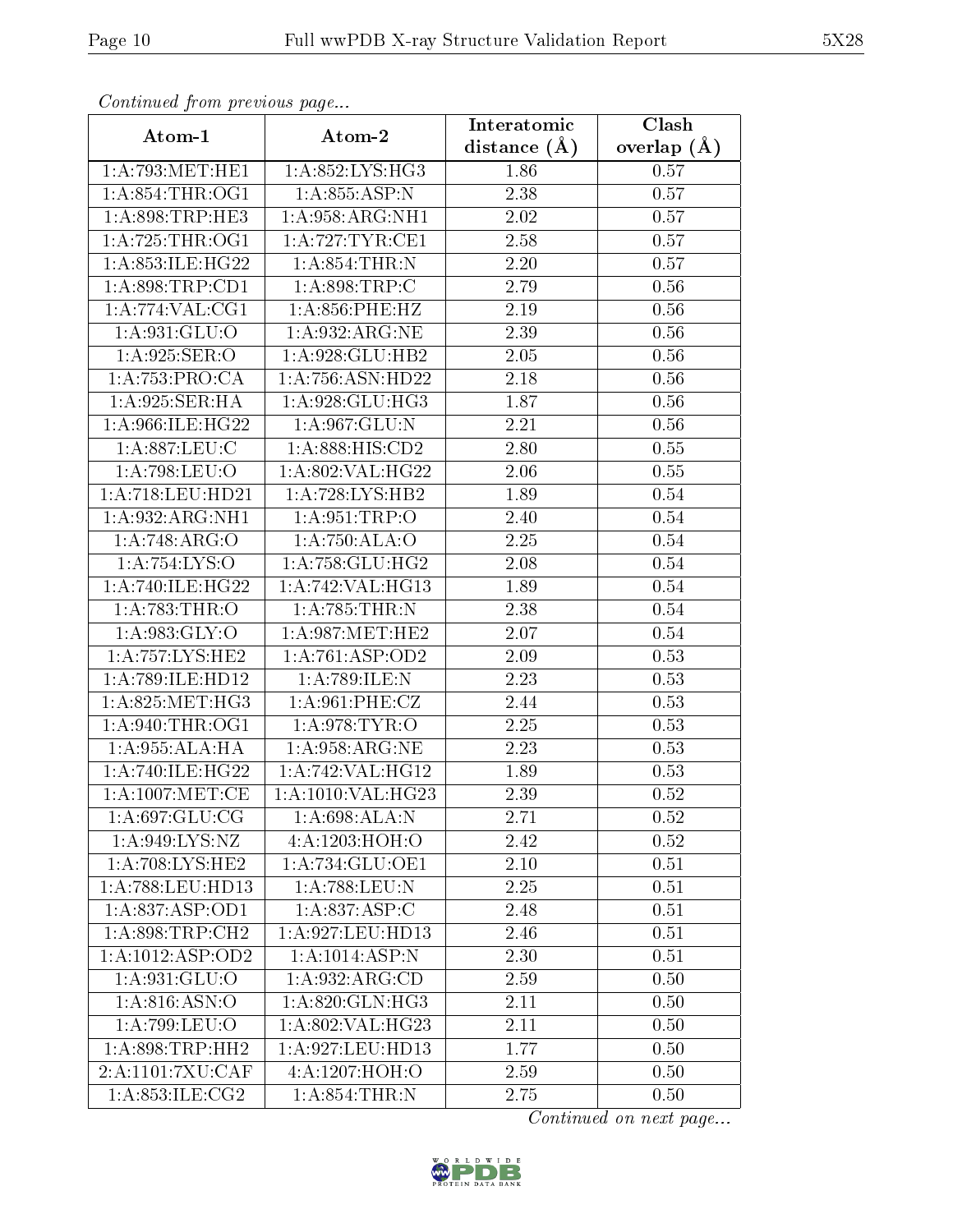| Continuou jiom protivus pago |                                | Interatomic    | Clash         |  |
|------------------------------|--------------------------------|----------------|---------------|--|
| Atom-1                       | Atom-2                         | distance $(A)$ | overlap $(A)$ |  |
| 1: A:918: ILE: CG2           | 1: A:919: PRO:HD2              | 2.41           | 0.49          |  |
| 1:A:955:ALA:O                | 1:A:958:ARG:HB2                | 2.12           | 0.49          |  |
| $1:A:705:ARG:H\overline{G2}$ | 1: A:707:LEU:CD2               | 2.39           | 0.49          |  |
| 1: A:708: LYS:O              | 1:A:711:GLU:HB2                | 2.12           | 0.49          |  |
| 1: A: 1010: VAL: O           | $1:A:1010:\overline{VAL:HG13}$ | 2.11           | 0.49          |  |
| 1: A:815: LEU:O              | 1:A:819:VAL:HG23               | 2.12           | 0.49          |  |
| 1: A:845: VAL:CG1            | 1: A.847:THR:O                 | 2.61           | 0.49          |  |
| 1:A:837:ASP:O                | 1: A:837: ASP:OD1              | 2.30           | 0.49          |  |
| 1:A:791:GLN:HB2              | 1:A:1013:ALA:HB2               | 1.91           | 0.48          |  |
| 1:A:1012:ASP:HB3             | 1:A:1015:GLU:OE2               | 2.13           | 0.48          |  |
| 1:A:774:VAL:CG1              | 1: A:856: PHE: CZ              | 2.96           | 0.48          |  |
| 1: A:905:TRP:O               | 1: A:909:THR:HG22              | 2.11           | 0.48          |  |
| 1: A:949: LYS:O              | 1: A:952:MET:HG2               | 2.14           | 0.48          |  |
| 1: A:788:LEU:CD1             | 1:A:788:LEU:N                  | 2.75           | 0.48          |  |
| 1:A:839:ALA:HB1              | 4:A:1221:HOH:O                 | 2.14           | 0.47          |  |
| 1: A:904: VAL:HG12           | 1: A:947: MET:CE               | 2.44           | 0.47          |  |
| 1:A:888:HIS:CE1              | 4:A:1201:HOH:O                 | 2.67           | 0.47          |  |
| 1: A:796: GLY:O              | 1:A:845:VAL:HG23               | 2.13           | 0.47          |  |
| 1: A:1007: MET:CE            | 1:A:1010:VAL:CG2               | 2.93           | 0.47          |  |
| 1: A:961:PHE:O               | 1: A:965: ILE: HG13            | 2.14           | 0.47          |  |
| 1: A:902: VAL:O              | 1:A:906:GLU:HG3                | 2.15           | 0.47          |  |
| 1: A:787: GLN: C             | 1:A:788:LEU:HD13               | 2.35           | 0.47          |  |
| 1:A:929:LYS:HA               | 1: A:929: LYS: HD3             | 1.57           | 0.47          |  |
| 1: A:940:THR:HG22            | 1: A:941: ILE:N                | 2.30           | 0.47          |  |
| 1: A:884: GLU: H             | 1:A:884:GLU:HG3                | 1.30           | 0.47          |  |
| 1: A:893: HIS:O              | 1: A:896: ASP:CB               | 2.63           | 0.47          |  |
| 1:A:888:HIS:HB2              | 1:A:890:ILE:HG13               | 1.97           | 0.46          |  |
| 1: A:898:TRP: CZ2            | 1:A:927:LEU:HD11               | 2.50           | 0.46          |  |
| 1: A:915: TYR: C             | 1:A:918:ILE:HG13               | 2.36           | 0.46          |  |
| 1: A:909:THR:O               | 1: A:909:THR:OG1               | 2.33           | 0.46          |  |
| 1:A:842:ASN:O                | 1: A:854:THR:CG2               | 2.61           | 0.45          |  |
| $1: A: 1007$ : MET: HE3      | 1:A:1010:VAL:HG23              | 1.98           | 0.45          |  |
| 1: A:759: ILE:HG23           | 1:A:760:LEU:N                  | 2.32           | 0.45          |  |
| 1: A:987:MET:HG2             | 1: A:987: MET:H                | 1.43           | 0.45          |  |
| 1: A:904: VAL:HG12           | 1: A:947: MET:HE2              | 1.98           | 0.44          |  |
| 1: A:936: PRO:HA             | 1:A:937:PRO:HD3                | 1.86           | 0.44          |  |
| 1: A:949: LYS:O              | 1: A:952:MET:CG                | 2.65           | 0.44          |  |
| 1: A:791: GLN: NE2           | 1:A:1012:ASP:OD2               | 2.50           | 0.44          |  |
| 1:A:931:GLU:C                | 1: A:932: ARG: CG              | 2.81           | 0.44          |  |
| 1:A:723:PHE:CB               | 1:A:747:LEU:HD11               | 2.48           | 0.44          |  |
| 1:A:793:MET:O                | 2:A:1101:7XU:N2                | 2.50           | 0.44          |  |

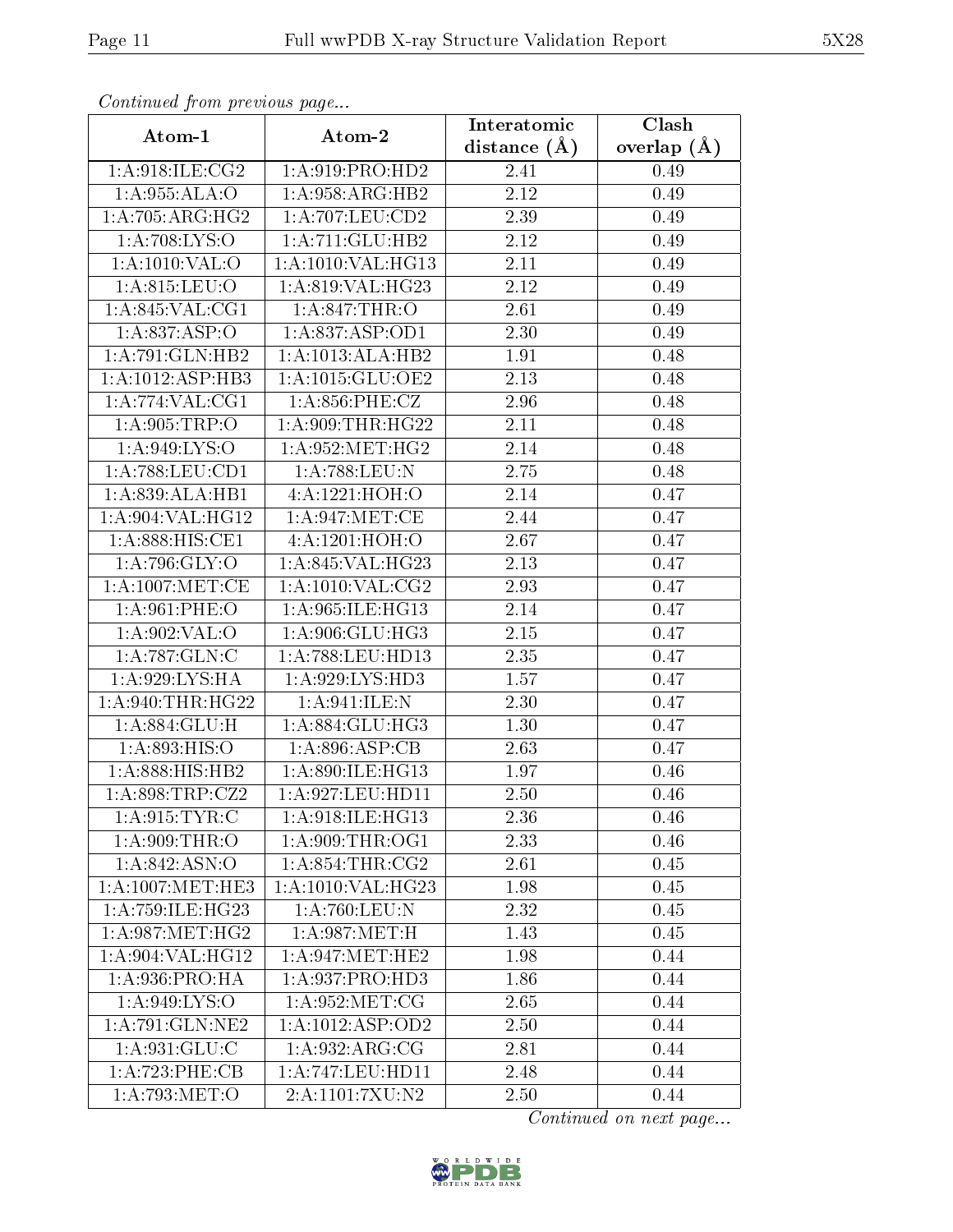| Continuation providuo puga      |                                | Interatomic       | Clash         |
|---------------------------------|--------------------------------|-------------------|---------------|
| Atom-1                          | Atom-2                         | distance $(A)$    | overlap $(A)$ |
| 1: A:764:TYR:CD1                | 1: A:764:TYR:C                 | 2.92              | 0.43          |
| 1: A:926: ILE:HG23              | 1:A:931:GLU:HB3                | 2.00              | 0.43          |
| 1:A:791:GLN:HG3                 | 4: A: 1208: HOH:O              | 2.18              | 0.43          |
| 1:A:938:ILE:CG1                 | 1:A:938:ILE:O                  | 2.66              | 0.43          |
| 1: A:941: ILE: CG2              | 1:A:942:ASP:N                  | 2.80              | 0.43          |
| 1: A:898:TRP:CE3                | 1: A:958: ARG:NH1              | 2.86              | 0.43          |
| 1:A:992:PRO:HB3                 | $1: A:999: \overline{ARG:H}G3$ | 1.99              | 0.43          |
| 1:A:724:GLY:CA                  | 1:A:747:LEU:HD13               | 2.48              | 0.43          |
| 1:A:769:VAL:HG23                | 1:A:769:VAL:O                  | 2.18              | 0.42          |
| 1: A:858: ARG:NH1               | 1: A:891: TYR:OH               | 2.52              | 0.42          |
| 1:A:989:LEU:HA                  | 1:A:990:PRO:HD3                | 1.72              | 0.42          |
| 1:A:937:PRO:HD2                 | 4:A:1222:HOH:O                 | 2.20              | 0.42          |
| 1:A:913:LYS:HA                  | 1:A:914:PRO:HD3                | 1.70              | 0.42          |
| 1: A:983: GLY: C                | 1: A:987: MET:HE3              | 2.40              | 0.42          |
| 1:A:898:TRP:CH2                 | 1:A:927:LEU:CD1                | 3.03              | 0.41          |
| 1:A:933:LEU:O                   | 1: A:944: TYR: OH              | 2.37              | 0.41          |
| 1: A:898:TRP:CZ2                | 1: A:927: LEU: CD1             | $\overline{3}.03$ | 0.41          |
| 1: A:711: GLU: HG2              | 1:A:732:ILE:O                  | 2.20              | 0.41          |
| 1: A:760:LEU:HA                 | 1:A:760:LEU:HD23               | 1.85              | 0.41          |
| 1: A:940:THR:CB                 | 1: A:978: TYR:O                | 2.69              | 0.41          |
| $1: A:714: LYS: \overline{HG3}$ | 1:A:714:LYS:H                  | 1.65              | 0.41          |
| 1: A:908: MET:CG                | 1: A:947: MET:HE1              | 2.51              | 0.41          |
| 1:A:882:ALA:HB1                 | 1:A:884:GLU:OE2                | 2.21              | 0.41          |
| 1: A:944: TYR: O                | 1: A:947:MET:HB2               | 2.21              | 0.41          |
| 1:A:747:LEU:HD13                | 1:A:747:LEU:HA                 | 1.39              | 0.41          |
| 1: A:781:CYS:SG                 | 1: A:783:THR:HG23              | 2.61              | 0.41          |
| 1: A:766:MET:HE2                | 4:A:1206:HOH:O                 | 2.14              | 0.41          |
| 1: A:904: VAL:CG1               | 1: A:947: MET:HE2              | 2.51              | 0.40          |
| 1: A:983: GLY:O                 | 1: A:987: MET:HE3              | 2.20              | 0.40          |
| 1:A:740:ILE:CG2                 | 1:A:742:VAL:HG12               | 2.51              | 0.40          |
| 2:A:1101:7XU:CAP                | 2:A:1101:7XU:N3                | 2.84              | 0.40          |
| 1:A:733:PRO:HB3                 | 1:A:736:GLU:HG3                | 1.99              | 0.40          |
| 1:A:723:PHE:C                   | 1:A:747:LEU:HD11               | 2.41              | 0.40          |
| 1:A:832:ARG:O                   | 1:A:861:LEU:HD23               | 2.21              | 0.40          |
| 1: A:942: ASP:O                 | 1:A:946:ILE:HG12               | 2.22              | 0.40          |

There are no symmetry-related clashes.

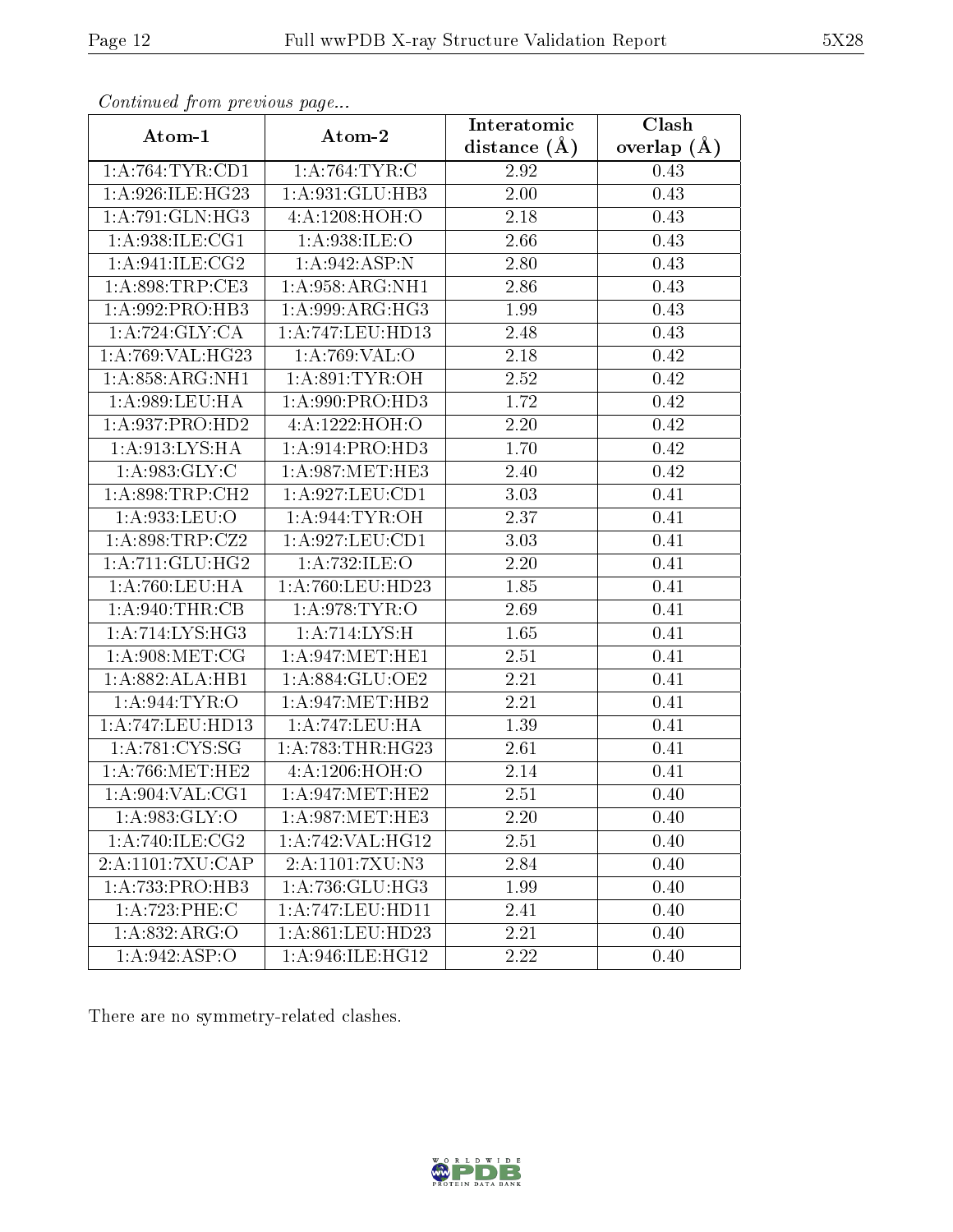### 5.3 Torsion angles (i)

#### 5.3.1 Protein backbone  $(i)$

In the following table, the Percentiles column shows the percent Ramachandran outliers of the chain as a percentile score with respect to all X-ray entries followed by that with respect to entries of similar resolution.

The Analysed column shows the number of residues for which the backbone conformation was analysed, and the total number of residues.

| Mol   Chain | Analysed                                | Favoured   Allowed   Outliers   Percentiles |  |                                                              |  |
|-------------|-----------------------------------------|---------------------------------------------|--|--------------------------------------------------------------|--|
|             | $304/327 (93\%)$   297 (98\%)   7 (2\%) |                                             |  | $\begin{array}{ c c c c c }\n\hline\n100 & 100\n\end{array}$ |  |

There are no Ramachandran outliers to report.

#### 5.3.2 Protein sidechains (i)

In the following table, the Percentiles column shows the percent sidechain outliers of the chain as a percentile score with respect to all X-ray entries followed by that with respect to entries of similar resolution.

The Analysed column shows the number of residues for which the sidechain conformation was analysed, and the total number of residues.

| Mol   Chain | Analysed                                 |  | Rotameric   Outliers   Percentiles |  |  |
|-------------|------------------------------------------|--|------------------------------------|--|--|
|             | $255/287(89\%)$   199 (78\%)   56 (22\%) |  | $\boxed{1}$ $\boxed{4}$            |  |  |

All (56) residues with a non-rotameric sidechain are listed below:

| Mol          | Chain          | Res | $_{\rm Type}$ |
|--------------|----------------|-----|---------------|
| 1            | А              | 697 | GLU           |
| $\mathbf 1$  | A              | 708 | <b>LYS</b>    |
| 1            | A              | 713 | <b>LYS</b>    |
| 1            | А              | 714 | <b>LYS</b>    |
| $\mathbf{1}$ | $\mathbf{A}$   | 717 | VAL           |
| 1            | А              | 725 | THR           |
| 1            | $\mathbf{A}$   | 726 | VAL           |
| 1            | $\mathbf{A}$   | 740 | ILE           |
| 1            | А              | 745 | LYS           |
| 1            | $\overline{A}$ | 747 | LEU           |
| 1            | $\overline{A}$ | 752 | SER.          |
| 1            | А              | 754 | <b>LYS</b>    |
| 1            | А              | 757 | LYS           |

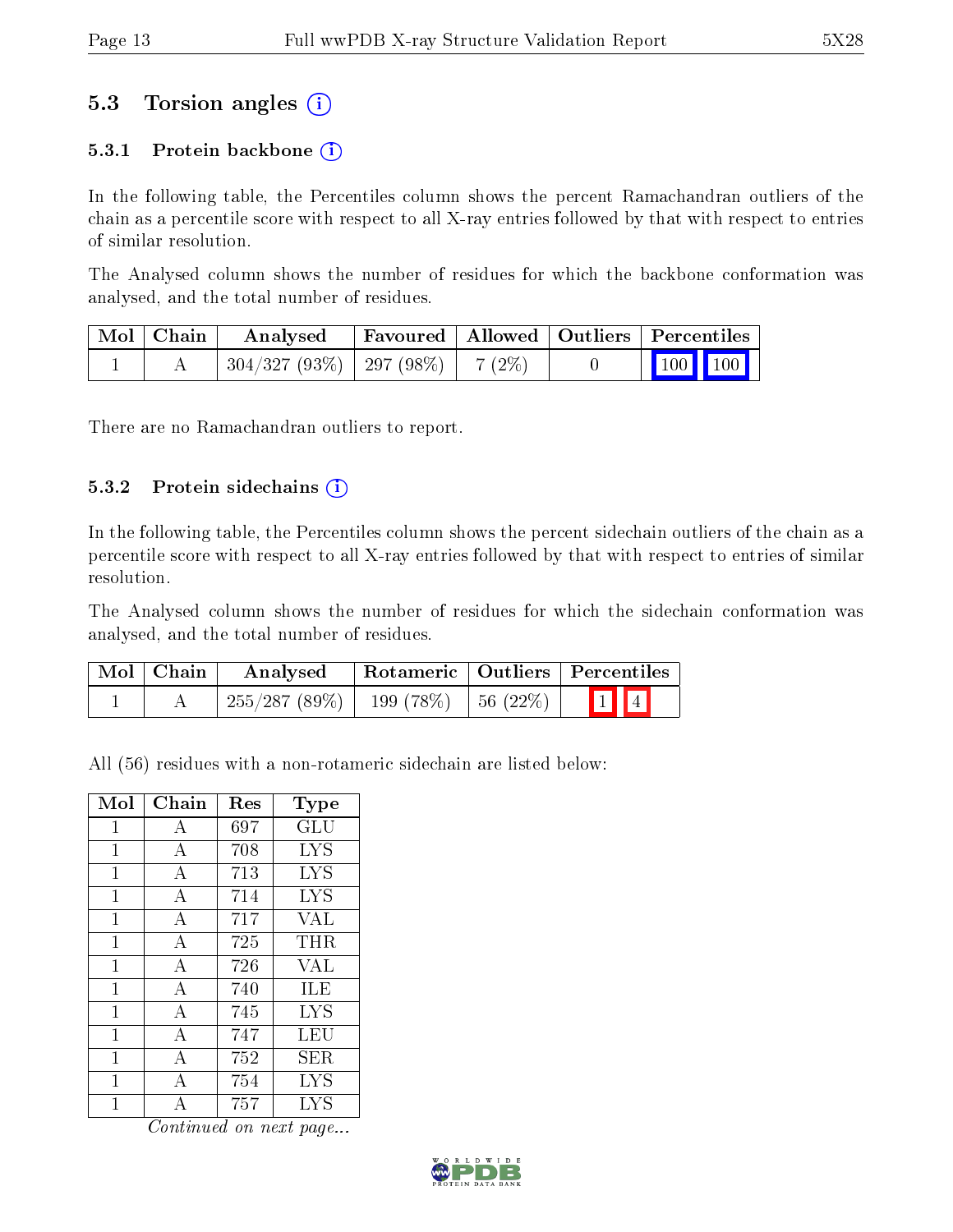| $\overline{\text{Mol}}$ | $\boldsymbol{\mathsf{v}}$<br>Chain                                                                                                                                                                                                                                                                                                           | Res              | $\mathbf{r}$<br>$\cdot$<br>${\bf Type}$    |
|-------------------------|----------------------------------------------------------------------------------------------------------------------------------------------------------------------------------------------------------------------------------------------------------------------------------------------------------------------------------------------|------------------|--------------------------------------------|
| $\overline{1}$          | $\overline{A}$                                                                                                                                                                                                                                                                                                                               | 759              | ILE                                        |
| $\overline{1}$          | $\overline{A}$                                                                                                                                                                                                                                                                                                                               | 784              | $\overline{\text{SER}}$                    |
| $\overline{1}$          | $\frac{\overline{A}}{\overline{A}}$                                                                                                                                                                                                                                                                                                          | 786              | $\overline{\text{VAL}}$                    |
| $\mathbf{1}$            |                                                                                                                                                                                                                                                                                                                                              | 787              | $\overline{\text{GLN}}$                    |
| $\overline{1}$          |                                                                                                                                                                                                                                                                                                                                              | 788              | LEU                                        |
| $\overline{1}$          |                                                                                                                                                                                                                                                                                                                                              | 792              | $\overline{\text{LEU}}$                    |
| $\overline{1}$          |                                                                                                                                                                                                                                                                                                                                              | 797              | $\overline{\text{C} \text{YS}}$            |
| $\mathbf{1}$            |                                                                                                                                                                                                                                                                                                                                              | 802              | <b>VAL</b>                                 |
| $\mathbf{1}$            |                                                                                                                                                                                                                                                                                                                                              | 804              | $\overline{\text{GLU}}$                    |
| $\overline{1}$          |                                                                                                                                                                                                                                                                                                                                              | 806              | $\overline{\text{LYS}}$                    |
| $\mathbf{1}$            |                                                                                                                                                                                                                                                                                                                                              | 825              | MET                                        |
| $\overline{1}$          |                                                                                                                                                                                                                                                                                                                                              | 829              | $\overline{\mathrm{GLU}}$                  |
| $\overline{1}$          |                                                                                                                                                                                                                                                                                                                                              | 849              | $\overline{GLN}$                           |
| $\mathbf{1}$            | $\frac{\overline{A}}{\overline{A}}\frac{\overline{A}}{\overline{A}}\frac{\overline{A}}{\overline{A}}\frac{\overline{A}}{\overline{A}}\frac{\overline{A}}{\overline{A}}\frac{\overline{A}}{\overline{A}}\frac{\overline{A}}{\overline{A}}\frac{\overline{A}}{\overline{A}}\frac{\overline{A}}{\overline{A}}\frac{\overline{A}}{\overline{A}}$ | 852              | <b>LYS</b>                                 |
| $\overline{1}$          |                                                                                                                                                                                                                                                                                                                                              | 855              | <b>ASP</b>                                 |
| $\overline{1}$          |                                                                                                                                                                                                                                                                                                                                              | 876              | <b>VAL</b>                                 |
| $\overline{1}$          |                                                                                                                                                                                                                                                                                                                                              | 884              | $\overline{\text{GLU}}$                    |
| $\mathbf{1}$            |                                                                                                                                                                                                                                                                                                                                              | 892              | $\frac{\overline{\text{THR}}}{\text{ASP}}$ |
| $\mathbf{1}$            |                                                                                                                                                                                                                                                                                                                                              | 896              |                                            |
| $\mathbf{1}$            |                                                                                                                                                                                                                                                                                                                                              | 898              | <b>TRP</b>                                 |
| $\overline{1}$          |                                                                                                                                                                                                                                                                                                                                              | 909              | <b>THR</b>                                 |
| $\overline{1}$          |                                                                                                                                                                                                                                                                                                                                              | 913              | $\frac{\text{LYS}}{\text{ILE}}$            |
| $\mathbf 1$             |                                                                                                                                                                                                                                                                                                                                              | 918              |                                            |
| $\overline{1}$          |                                                                                                                                                                                                                                                                                                                                              | 921              | $\overline{\text{SER}}$                    |
| $\mathbf 1$             | $\overline{A}$                                                                                                                                                                                                                                                                                                                               | 924              | SER                                        |
| $\overline{1}$          |                                                                                                                                                                                                                                                                                                                                              | 925              | <b>SER</b>                                 |
| $\mathbf{1}$            | $\frac{\overline{A}}{\overline{A}}$                                                                                                                                                                                                                                                                                                          | 926              | ILE                                        |
| $\mathbf{1}$            |                                                                                                                                                                                                                                                                                                                                              | 927              | LEU                                        |
| $\mathbf 1$             | $\overline{\rm A}$                                                                                                                                                                                                                                                                                                                           | 929              | $\overline{\text{LYS}}$                    |
| $\mathbf{1}$            | A                                                                                                                                                                                                                                                                                                                                            | 932              | $\rm{ARG}$                                 |
| $\mathbf{1}$            | A                                                                                                                                                                                                                                                                                                                                            | 938              | ILE                                        |
| $\overline{1}$          |                                                                                                                                                                                                                                                                                                                                              | 941              | ILE                                        |
| $\mathbf{1}$            | $\frac{\overline{A}}{\overline{A}}$                                                                                                                                                                                                                                                                                                          | 942              | $\overline{\text{ASP}}$                    |
| $\mathbf{1}$            |                                                                                                                                                                                                                                                                                                                                              | $9\overline{45}$ | $\overline{\text{MET}}$                    |
| $\mathbf{1}$            | $\frac{1}{\underline{A}}$                                                                                                                                                                                                                                                                                                                    | 953              | ILE                                        |
| $\overline{1}$          |                                                                                                                                                                                                                                                                                                                                              | $\overline{962}$ | $\overline{\rm{ARG}}$                      |
| $\mathbf{1}$            | $\frac{\overline{A}}{\overline{A}}$                                                                                                                                                                                                                                                                                                          | 966              | ILE                                        |
| $\mathbf{1}$            |                                                                                                                                                                                                                                                                                                                                              | 976              | $\overline{\text{GLN}}$                    |
| $\mathbf 1$             | $\overline{A}$                                                                                                                                                                                                                                                                                                                               | 981              | ILE                                        |
| $\mathbf{1}$            | $\overline{A}$                                                                                                                                                                                                                                                                                                                               | 987              | MET                                        |
| $\mathbf{1}$            | $\overline{A}$                                                                                                                                                                                                                                                                                                                               | 999              | $\overline{\rm{ARG}}$                      |
| $\mathbf{1}$            | $\rm A$                                                                                                                                                                                                                                                                                                                                      | 1010             | $\overline{\text{VAL}}$                    |

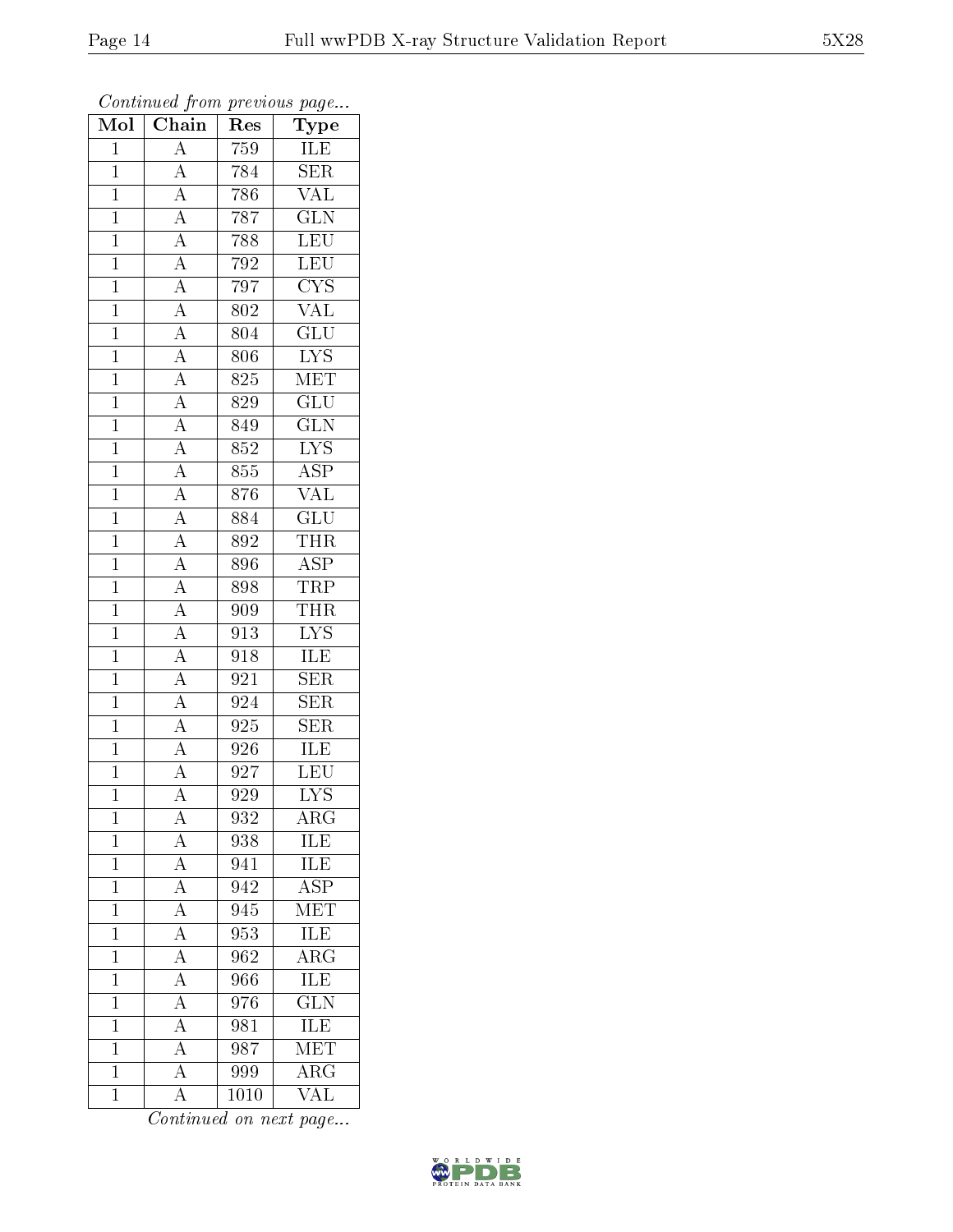| Mol | Chain | Res  | Type |
|-----|-------|------|------|
|     |       | HH S |      |

Some sidechains can be flipped to improve hydrogen bonding and reduce clashes. All (4) such sidechains are listed below:

| Mol | Chain | Res | <b>Type</b> |
|-----|-------|-----|-------------|
|     |       | 756 | ASN         |
|     |       | 791 | GL N        |
|     |       | 888 | <b>HIS</b>  |
|     |       | 893 | НIS         |

#### 5.3.3 RNA  $(i)$

There are no RNA molecules in this entry.

#### 5.4 Non-standard residues in protein, DNA, RNA chains (i)

There are no non-standard protein/DNA/RNA residues in this entry.

#### 5.5 Carbohydrates (i)

There are no carbohydrates in this entry.

#### 5.6 Ligand geometry  $(i)$

Of 2 ligands modelled in this entry, 1 is monoatomic - leaving 1 for Mogul analysis.

In the following table, the Counts columns list the number of bonds (or angles) for which Mogul statistics could be retrieved, the number of bonds (or angles) that are observed in the model and the number of bonds (or angles) that are defined in the Chemical Component Dictionary. The Link column lists molecule types, if any, to which the group is linked. The Z score for a bond length (or angle) is the number of standard deviations the observed value is removed from the expected value. A bond length (or angle) with  $|Z| > 2$  is considered an outlier worth inspection. RMSZ is the root-mean-square of all Z scores of the bond lengths (or angles).

| $\bf{Mol}$<br>Type |     | Chain | $\operatorname{Res}$ | $\lq$ Link |          | Bond lengths |        |                 | Bond angles |            |
|--------------------|-----|-------|----------------------|------------|----------|--------------|--------|-----------------|-------------|------------|
|                    |     |       |                      | Counts     | RMSZ     | #Z  > 2      | Counts | $ RMSZ  \#  Z $ |             |            |
|                    | 7XU |       | 1101                 |            | 36,41,41 | 1.20         | 3(8%)  | 45,57,57        | 1.61        | $11(24\%)$ |

In the following table, the Chirals column lists the number of chiral outliers, the number of chiral

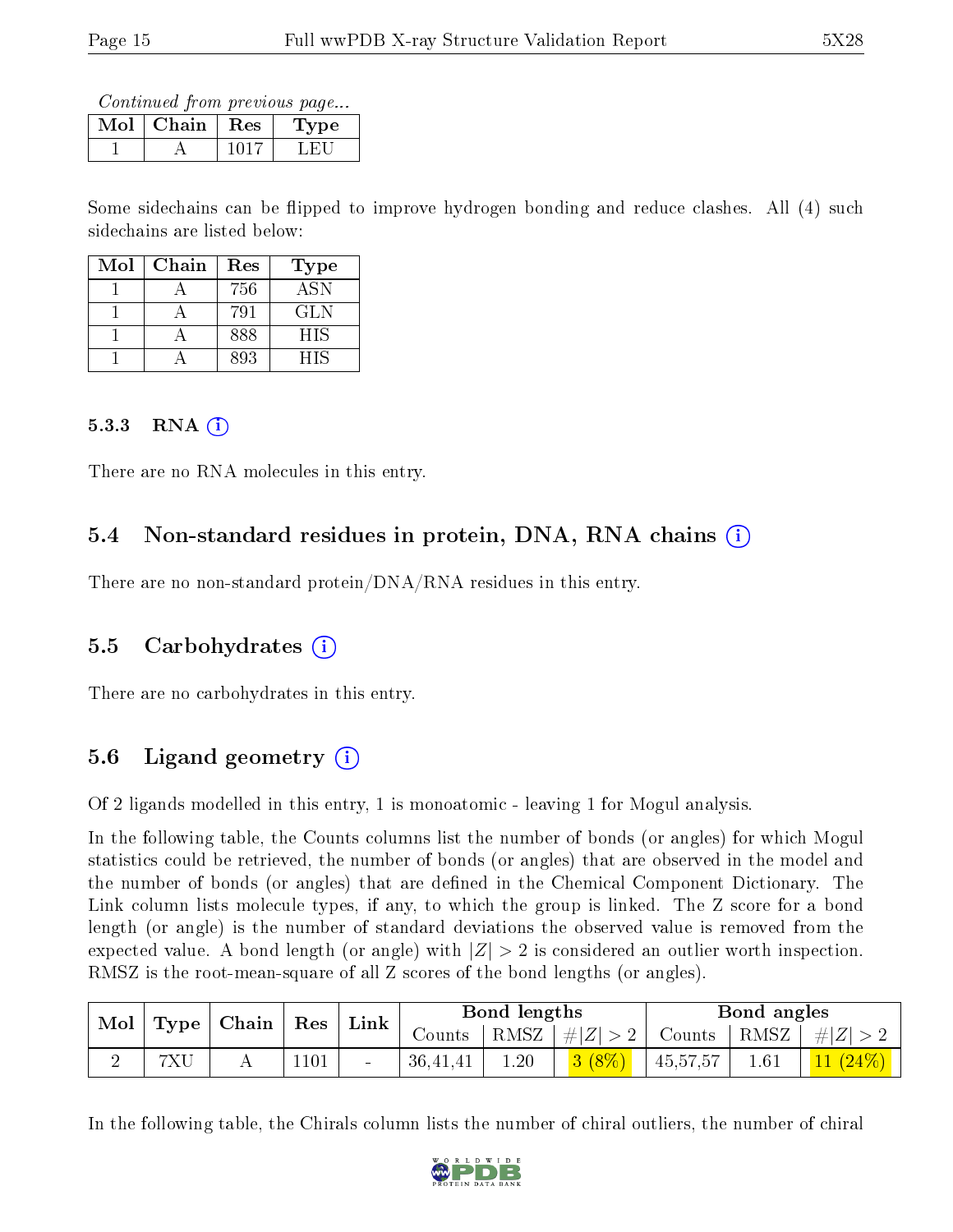centers analysed, the number of these observed in the model and the number defined in the Chemical Component Dictionary. Similar counts are reported in the Torsion and Rings columns. '-' means no outliers of that kind were identified.

|     |                  |        | Mol   Type   Chain   Res   Link   Chirals   Torsions   Rings |  |
|-----|------------------|--------|--------------------------------------------------------------|--|
| 7XU | $\frac{1101}{ }$ | $\sim$ | $\mid 0/10/34/34 \mid 0/6/6/6 \mid$                          |  |

All (3) bond length outliers are listed below:

| Mol | Chain |      | Res   Type | Atoms    |         | . Observed(A) $\perp$ | $ $ Ideal( $A$ ) |
|-----|-------|------|------------|----------|---------|-----------------------|------------------|
|     |       |      | 7 X L      | $CBA-N2$ | $-4.09$ |                       | .40              |
|     |       | 1101 | 7XU        | CAZ-NAY  | $-3.92$ | 1.32                  | .40              |
|     |       |      |            | $C2-N2$  | $-2.50$ |                       | .36              |

All (11) bond angle outliers are listed below:

| Mol            | Chain | Res  | <b>Type</b> | Atoms       | Z       | Observed $(^\circ)$ | Ideal $(^\circ)$ |
|----------------|-------|------|-------------|-------------|---------|---------------------|------------------|
| 2              | А     | 1101 | 7XU         | $N1-C2-N3$  | $-5.04$ | 121.65              | 126.52           |
| $\overline{2}$ | A     | 1101 | 7XU         | $C6-N1-C2$  | 3.94    | 121.72              | 115.88           |
| $\overline{2}$ | А     | 1101 | 7XU         | $C2-N3-C4$  | 3.05    | 118.74              | 115.28           |
| $\overline{2}$ | А     | 1101 | 7XU         | CAT-NBI-CAS | 2.96    | 118.06              | 111.52           |
| $\overline{2}$ | А     | 1101 | 7XU         | CAJ-CBB-NBI | $-2.48$ | 117.97              | 121.38           |
| $\overline{2}$ | А     | 1101 | 7XU         | CAR-CAT-NBI | $-2.38$ | 106.08              | 110.70           |
| $\overline{2}$ | А     | 1101 | 7XU         | CAM-CAO-CBG | $-2.38$ | 108.05              | 111.57           |
| $\overline{2}$ | А     | 1101 | 7XU         | CAA-NBH-CAR | $-2.37$ | 107.12              | 110.66           |
| 2              | А     | 1101 | 7XU         | CAZ-NAY-C8  | $-2.34$ | 121.44              | 128.00           |
| 2              | A     | 1101 | 7XU         | CAT-CAR-NBH | $-2.27$ | 108.24              | 110.80           |
| 2              | A     | 1101 | 7XU         | CAN-CAP-CBG | $-2.23$ | 108.28              | 111.57           |

There are no chirality outliers.

There are no torsion outliers.

There are no ring outliers.

1 monomer is involved in 4 short contacts:

|  |       | Mol   Chain   Res   Type   Clashes   Symm-Clashes |
|--|-------|---------------------------------------------------|
|  | ' 7XU |                                                   |

The following is a two-dimensional graphical depiction of Mogul quality analysis of bond lengths, bond angles, torsion angles, and ring geometry for all instances of the Ligand of Interest. In addition, ligands with molecular weight > 250 and outliers as shown on the validation Tables will also be included. For torsion angles, if less then 5% of the Mogul distribution of torsion angles is within 10 degrees of the torsion angle in question, then that torsion angle is considered an outlier. Any bond that is central to one or more torsion angles identified as an outlier by Mogul will be

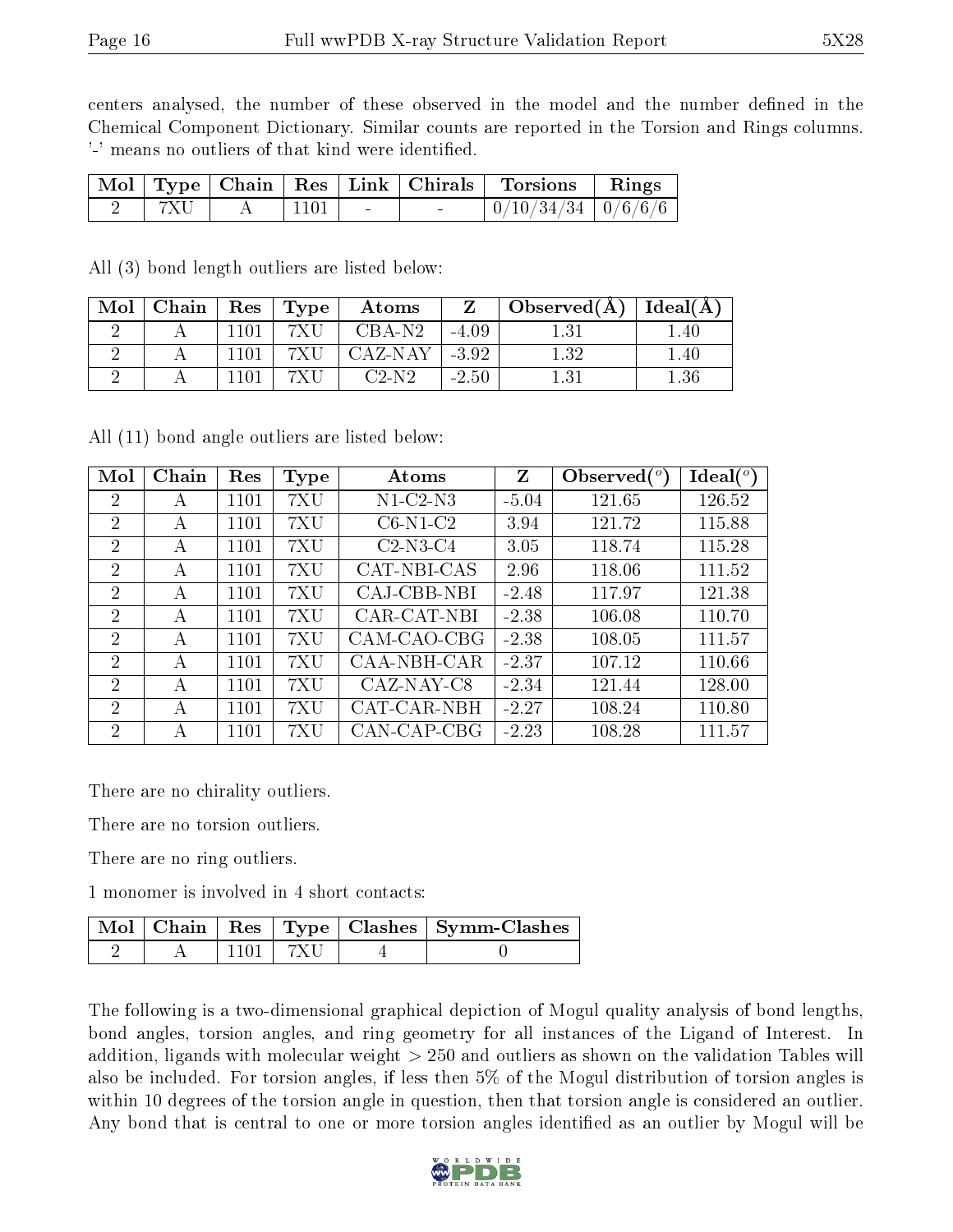highlighted in the graph. For rings, the root-mean-square deviation (RMSD) between the ring in question and similar rings identified by Mogul is calculated over all ring torsion angles. If the average RMSD is greater than 60 degrees and the minimal RMSD between the ring in question and any Mogul-identified rings is also greater than 60 degrees, then that ring is considered an outlier. The outliers are highlighted in purple. The color gray indicates Mogul did not find sufficient equivalents in the CSD to analyse the geometry.



### 5.7 [O](https://www.wwpdb.org/validation/2017/XrayValidationReportHelp#nonstandard_residues_and_ligands)ther polymers  $(i)$

There are no such residues in this entry.

### 5.8 Polymer linkage issues  $(i)$

There are no chain breaks in this entry.

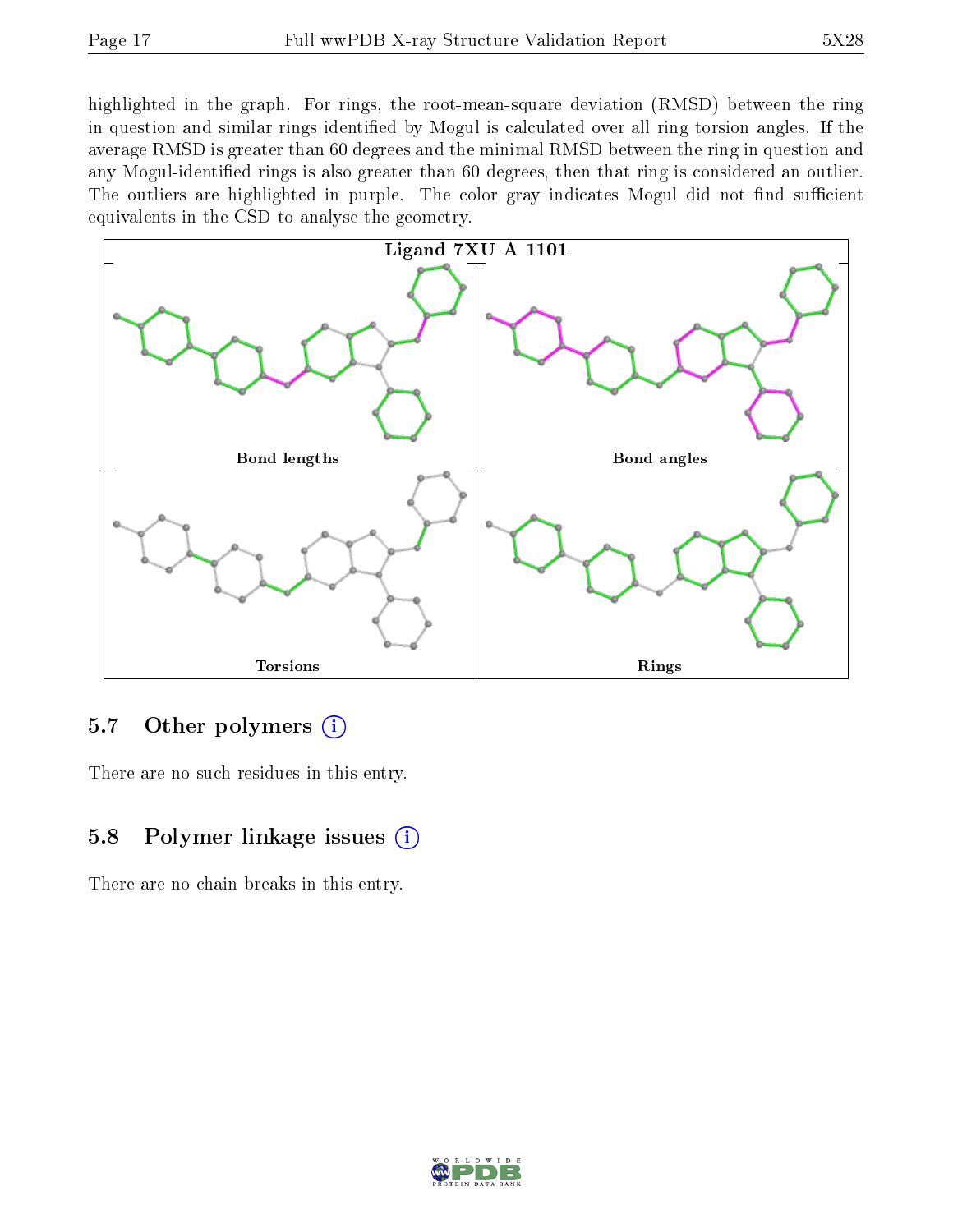# 6 Fit of model and data  $(i)$

## 6.1 Protein, DNA and RNA chains (i)

In the following table, the column labelled  $#RSRZ>2'$  contains the number (and percentage) of RSRZ outliers, followed by percent RSRZ outliers for the chain as percentile scores relative to all X-ray entries and entries of similar resolution. The OWAB column contains the minimum, median,  $95<sup>th</sup>$  percentile and maximum values of the occupancy-weighted average B-factor per residue. The column labelled  $Q< 0.9$  lists the number of (and percentage) of residues with an average occupancy less than 0.9.

| $\mid$ Mol $\mid$ Chain | Analysed                    | $^+$ <rsrz> <math>^-</math></rsrz> | $\#\text{RSRZ}\text{>2}$ | $\rm_{OWAB(A^2)}$   Q<0.9       |  |
|-------------------------|-----------------------------|------------------------------------|--------------------------|---------------------------------|--|
|                         | $\mid$ 310/327 (94%) $\mid$ | 0.20                               | $12(3\%)$ 39             | 25   41, 64, 114, 137   6 (1\%) |  |

All (12) RSRZ outliers are listed below:

| Mol | Chain        | Res  | Type       | $_{\rm RSRZ}$ |
|-----|--------------|------|------------|---------------|
| 1   | A            | 1002 | MET        | 5.0           |
| 1   | А            | 749  | GLU        | 3.4           |
| 1   | A            | 1007 | MET        | 3.2           |
| 1   | А            | 987  | MET        | 3.2           |
| 1   | A            | 986  | ARG        | 3.2           |
| 1   | А            | 863  | <b>GLY</b> | 3.0           |
| 1   | $\mathbf{A}$ | 715  | ILE        | 2.6           |
| 1   | $\mathbf{A}$ | 1003 | ASP        | 2.4           |
| 1   | А            | 927  | LEU        | 2.3           |
| 1   | А            | 887  | LEU        | 2.2           |
| 1   | A            | 751  | THR.       | 2.1           |
| 1   |              | 1004 | GLU        | 2.0           |

### 6.2 Non-standard residues in protein, DNA, RNA chains  $(i)$

There are no non-standard protein/DNA/RNA residues in this entry.

### 6.3 Carbohydrates (i)

There are no carbohydrates in this entry.

## 6.4 Ligands  $(i)$

In the following table, the Atoms column lists the number of modelled atoms in the group and the number defined in the chemical component dictionary. The B-factors column lists the minimum,